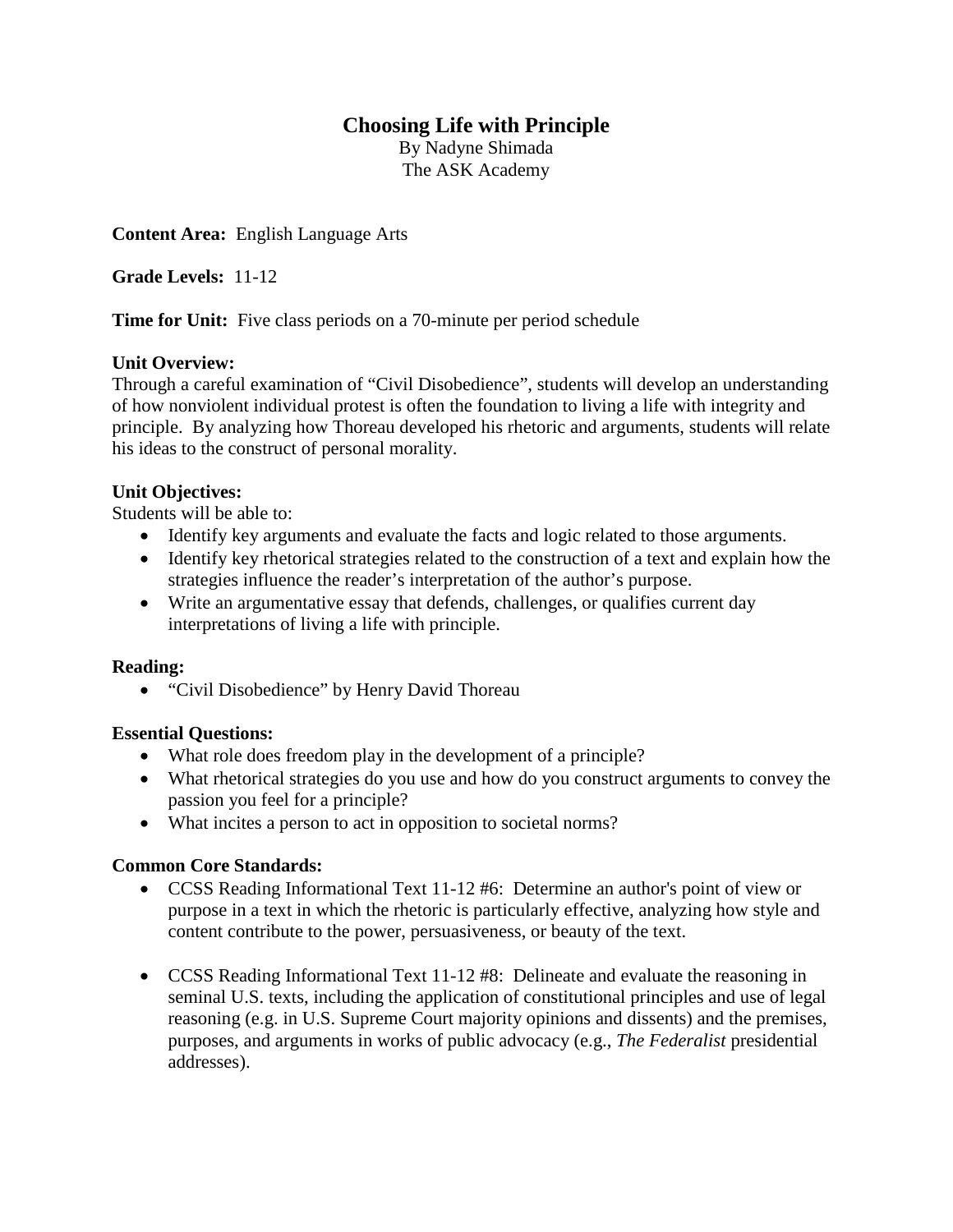- CCSS Speaking and Listening 11-12 #1D: Respond thoughtfully to diverse perspectives; synthesize comments, claims, and evidence made on all sides of an issue; resolve contradictions when possible, and determine what additional information or research is required to deepen the investigation or complete the task.
- CCSS Writing 11-12 #1: Write arguments to support claims in an analysis of substantive topics or texts, using valid reasoning and relevant and sufficient evidence.

### **Materials:**

- Copies of "Civil Disobedience"
- Poster-Size Self-Stick Note Pads and Poster Markers
- Copies of graphic organizers (SOAPSTone and Argument Analysis)
- Document camera
- Projector

## **Foundational Knowledge:**

Prior to this unit, students would have been introduced to rhetorical schemes and tropes, as well as the rhetorical triangle.

#### **Lesson 1: Day 1—**

*Objective:* CCSS Reading Informational Text 11-12 #6: Determine an author's point of view or purpose in a text in which the rhetoric is particularly effective, analyzing how style and content contribute to the power, persuasiveness, or beauty of the text.

*Context:* In protest of slavery, Henry David Thoreau stopped paying his taxes. Initially, Sam Staples, the local constable, tax collector, and jailer ignored Thoreau's tax evasion but because he was leaving office and anxious to update his records, Staples stopped Thoreau when he was in town on an errand. Staples asked Thoreau to pay his back taxes and when Thoreau refused, he was escorted to jail. That night someone (most likely his aunt) his back taxes. When he was told he was free to go the next morning, Thoreau was furious. Thoreau used this experience to write "Resistance to Civil Government" which was later reprinted after his death as "Civil Disobedience."

*Procedure:*

- Begin the class by asking the class to define "civil disobedience." Explore the definitions of both words and what they mean together. Give students some examples of civil disobedience: Kim Davis, the county clerk who went to jail instead of issuing a marriage license to a gay couple because it was against her religious beliefs; mayors who declare their cities "sanctuaries" for illegal immigrants. Ask students about boundaries—what line demarcates "civil disobedience" and what is breaking the law? Ask students if they have ever thought about or engaged in an act of civil disobedience—what are they willing to protest or stand for?
- Distribute copies of "Civil Disobedience." Instruct the students to read and annotate paragraphs 1 through 19. They should read through the text once before they begin annotating. This is a lengthy piece so it will probably take the remainder of the class period. The annotation is homework.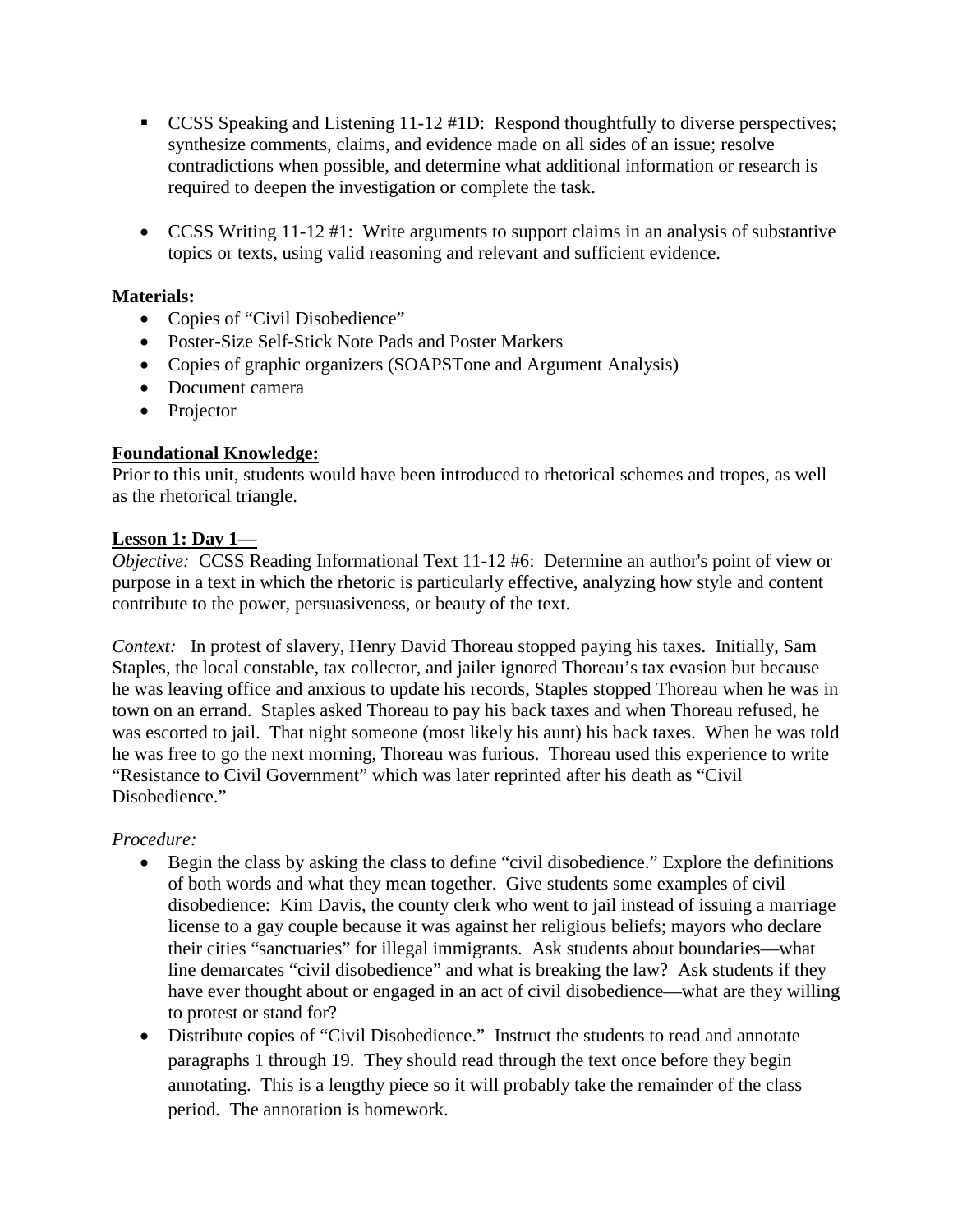### **Lesson 1: Day 2—**

*Objective:* CCSS Reading Informational Text 11-12 #6: Determine an author's point of view or purpose in a text in which the rhetoric is particularly effective, analyzing how style and content contribute to the power, persuasiveness, or beauty of the text.

*Context:* Students have read the first half of "Civil Disobedience" twice, first to get a sense of what Thoreau is trying to communicate and the second time to analyze and annotate the text.

### *Procedure:*

- Reintroduce the essay by asking students what their initial impressions are of the piece. What quotes did they highlight? What compelled that person to highlight those words? How do you interpret those words and why do the "speak to you?"
- Using this initial discussion to re-activate the essay in students' minds, have them complete a SOAPSTone analysis. Give students 30 minutes to complete this graphic organizer and collect for assessment. Review the various responses using the document camera and projector as points for discussion at the end of class.
- For homework, students will read and annotate paragraphs 20 through 45.

## **Lesson 2: Day 1—**

*Objective:* CCSS Reading Informational Text 11-12 #8: Delineate and evaluate the reasoning in seminal U.S. texts, including the application of constitutional principles and use of legal reasoning (e.g. in U.S. Supreme Court majority opinions and dissents) and the premises, purposes, and arguments in works of public advocacy (e.g., *The Federalist* presidential addresses).

*Context:* Students have read and analyzed the first part of "Civil Disobedience" for rhetorical strategies and persuasion. Begin with class by introducing the idea that "Civil Disobedience" was call to action—Thoreau realized that it was no longer appropriate to simply state he was opposed to slavery and the Mexican War—he felt compelled to incite others to examine their own moral compasses and not only protest moral injustice, but to take action.

### *Procedure:*

- Begin the class with a "Walk and Talk." Randomly assign students to pairs. These will be the partner groups for the remainder of the period and tomorrow. The question to be discussed is "What major ideas did Thoreau present in favor of civil disobedience?"
	- o Rules for Walk and Talk:
		- In pairs, students will make two laps around the parking lot or track.
		- In the first lap, the person on the right talks first about the topic. The only comment/question the partner can make is "Can you elaborate on that?"
		- At the end of the first lap, the partner listening says "Thank you for your comments" and they trade roles. They follow the same rules about comments and expressing gratitude.
- When the pairs return to the classroom, they will complete the graphic organizer using one of the following questions as their basis for deconstructing the text and collecting evidence:
	- How is "Civil Disobedience" a call to action?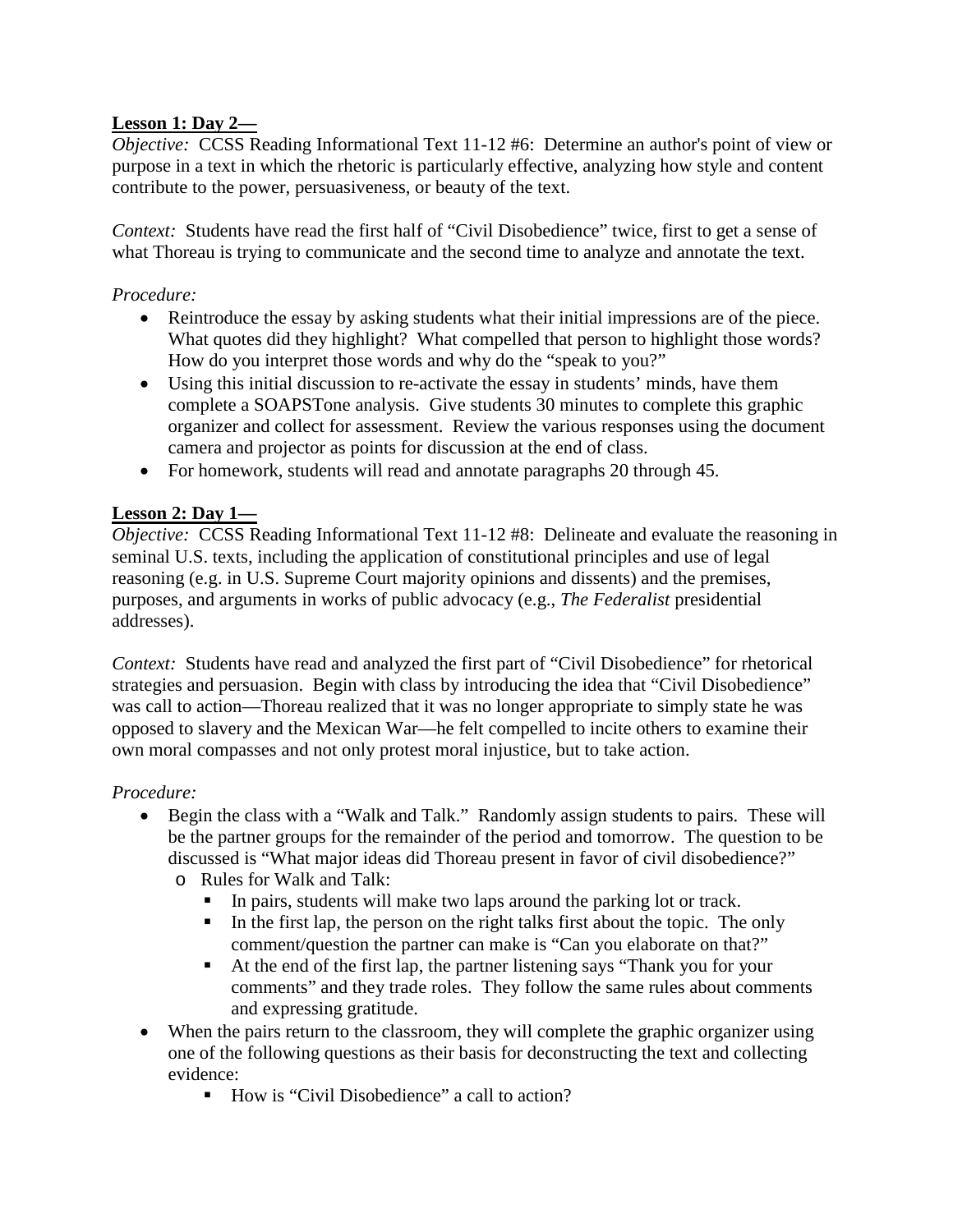- What is the role of government?
- Is majority rule the basis for a democracy?
- How should societies determine what is "right" and what is "wrong"?
- To what extent should we follow the law?

I usually assign these questions to the groups to ensure even distribution and you will have multiple pairs addressing the same question, but that is what makes it interesting. Pairs will identify direct quotations related to their focus question, identify the evidence or the reasoning Thoreau provides related to the selected quotation, and explain how they would interpret it. Each pair should identify at least four quotations related to their question. Give students approximately 30 minutes to complete this task, but check to see if they need 5 to 10 more minutes. Reserve approximately 15 minutes for discussion.

- Teacher led whole group discussion begins with "What major ideas did Thoreau present in favor of civil disobedience?" As you record responses on the board, ask for their evidence and interpretation.
- Collect graphic organizers for assessment. Tell students that tomorrow's Socratic Seminar will be about the purpose of the entire document so they will want to reread the entirety of "Civil Disobedience" for homework tonight.

#### **Lesson 2: Day 2—**

*Objective:* Respond thoughtfully to diverse perspectives; synthesize comments, claims, and evidence made on all sides of an issue; resolve contradictions when possible, and determine what additional information or research is required to deepen the investigation or complete the task.

*Context:* Students will have analyzed the rhetoric and arguments in "Civil Disobedience" and should not be ready to discuss it holistically in a Socratic Seminar.

Procedure:

- Direct students to pair off with the same partner they had yesterday.
- Return the SOAPStone Analysis and Argument Analysis assignments.
- Randomly select one pair for these roles: one will be the recorder, and the other a timer and score keeper. The recorder's job is to summarize key points and transition statements and record them on the board. The timer's job is to record the number of times each person speaks and to cue speakers that they have talked for one minute. (You want to students to practice presenting evidence and getting to the point.)
- Ask the pairs to determine which partner will speak first. Seat the participants of the first speaking group in a circle facing in so they can all see each other. Instruct the participants that their goal to encourage everyone's active participation, no one person should dominate the conversation, this is a conversation so pay attention for nonverbal cues indicating that someone would like to contribute, and in the 15 minutes allocated for the conversation, the group must address the selected quote.
- The second partner will sit directly behind their partner. They will act as coaches by passing the speaker notes with comments and questions.
- The teacher distributes copies of the hand-outs for each group discussion. The teacher reads the hand-out aloud and selects one person to begin the conversation.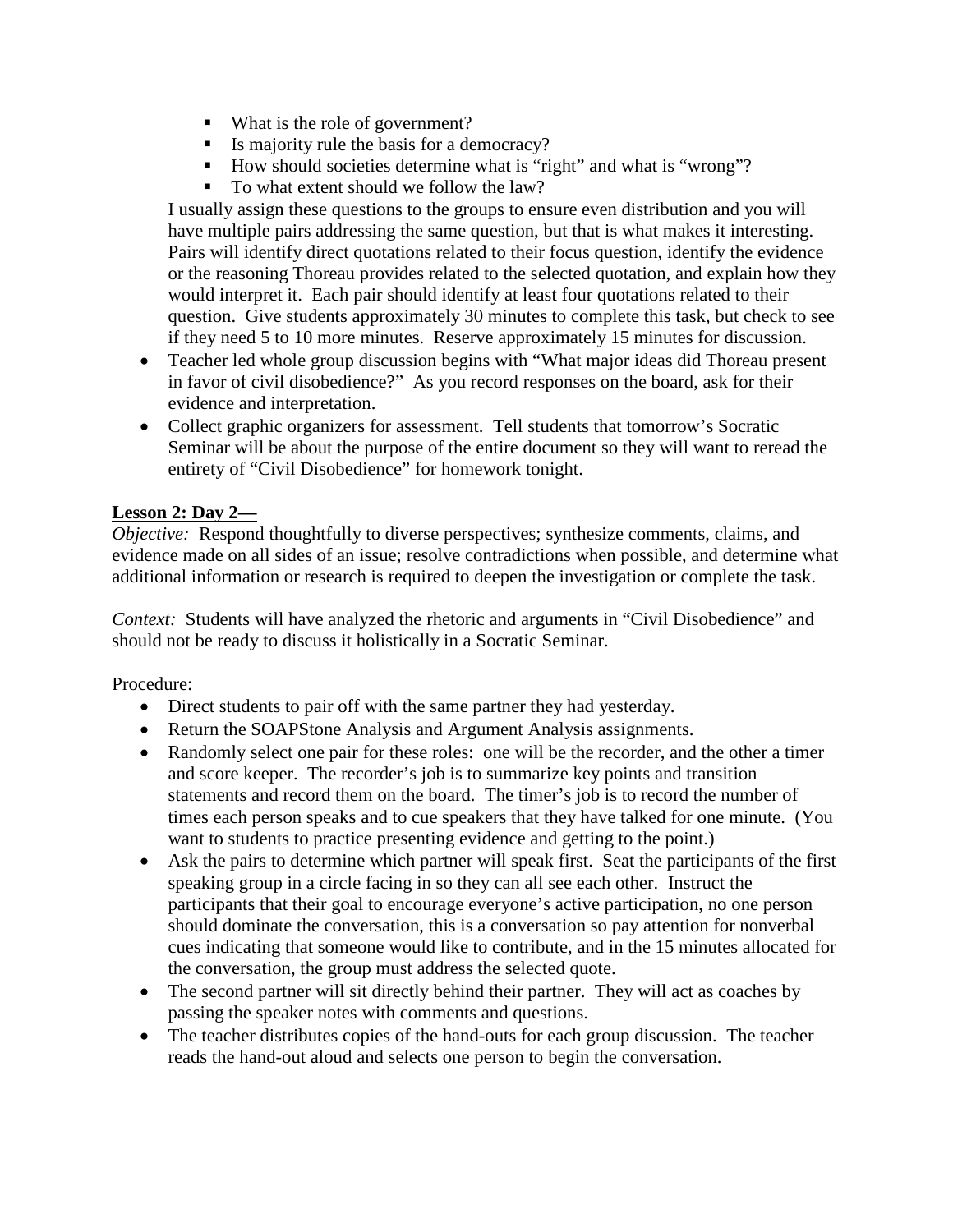#### **Hand-Out for Group 1:**

At the beginning of his essay, Thoreau observed, "I heartily accept the motto—'That government is best which governs least,' and I should like to see it acted up to more rapidly and systematically. Carried out, it finally amounts to this, which also I believe—'That government is best which governs not at all'; and when men are prepared for it, that will be the kind of government which they will have. Government is at best but an expedient; but most government are usually, and all government are sometimes, inexpedient… This American government—what is it but a tradition, though a recent one, endeavoring to transmit itself unimpaired to posterity, but each instant losing some of its integrity? It has not the vitality and force of a single living man; for a single man can bend it to his will. It is a sort of wooden gun to the people themselves. But it is not the less necessary for this; for the people must have some complicated machinery or other, and hear its din, to satisfy that idea of government which they have. Governments show thus how successfully men can be imposed on, even impose on themselves, for their own advantage" (par. 1 and 2). Discuss his position and your interpretation using examples with which you are most familiar (for example, our school government, city, state, or federal government) to support your claims and assertions.

• At the end of 15 minutes, the time keeper calls time. The teacher asks the recorder to summarize the main points of the discussion and for the timer's summary of participation. The teacher asks each coach to make one statement about a point or statement they wish their partner had brought up or stated. Then, the teacher selects another pair to record and time and the partners switch places.

#### **Hand-Out for Group 2:**

Thoreau wrote, "Thus the State never intentionally confronts a man's sense, intellectual or moral, but only his body, his senses. It is not armed with superior wit or honesty, but with superior physical strength. I was not born to be forced. I will breathe after my own fashion. Let us see who is the strongest. What force has a multitude? They only can force me who obey a higher law than I. They force me to become like themselves. I do not hear of men being forced to have this way or that by masses of men. What sort of life were that to live? When I meet a government which says to me, "Your money or your life," why should I be in haste to give it my money? It may be in a great strait, and not know what to do: I cannot help that. It must help itself; do as I do. It is not worth the while to snivel about it. I am not responsible for the successful working of the machinery of society. I am not the son of the engineer. I perceive that, when an acorn and a chestnut fall side by side, the one does not remain inert to make way for the other, but both obey their own laws, and spring and grow and flourish as best they can, till one, perchance, overshadows and destroys the other. If a plant cannot live according to its nature, it dies; and so a man" (par. 27). Discuss your interpretation of this paragraph in light of personal morality. Can and should morality be legislated and enforced by governments? And, what influences or forces morality to evolve?

• At the end of 15 minutes, the time keeper calls time. The teacher asks the recorder to summarize the main points of the discussion and for the timer's summary of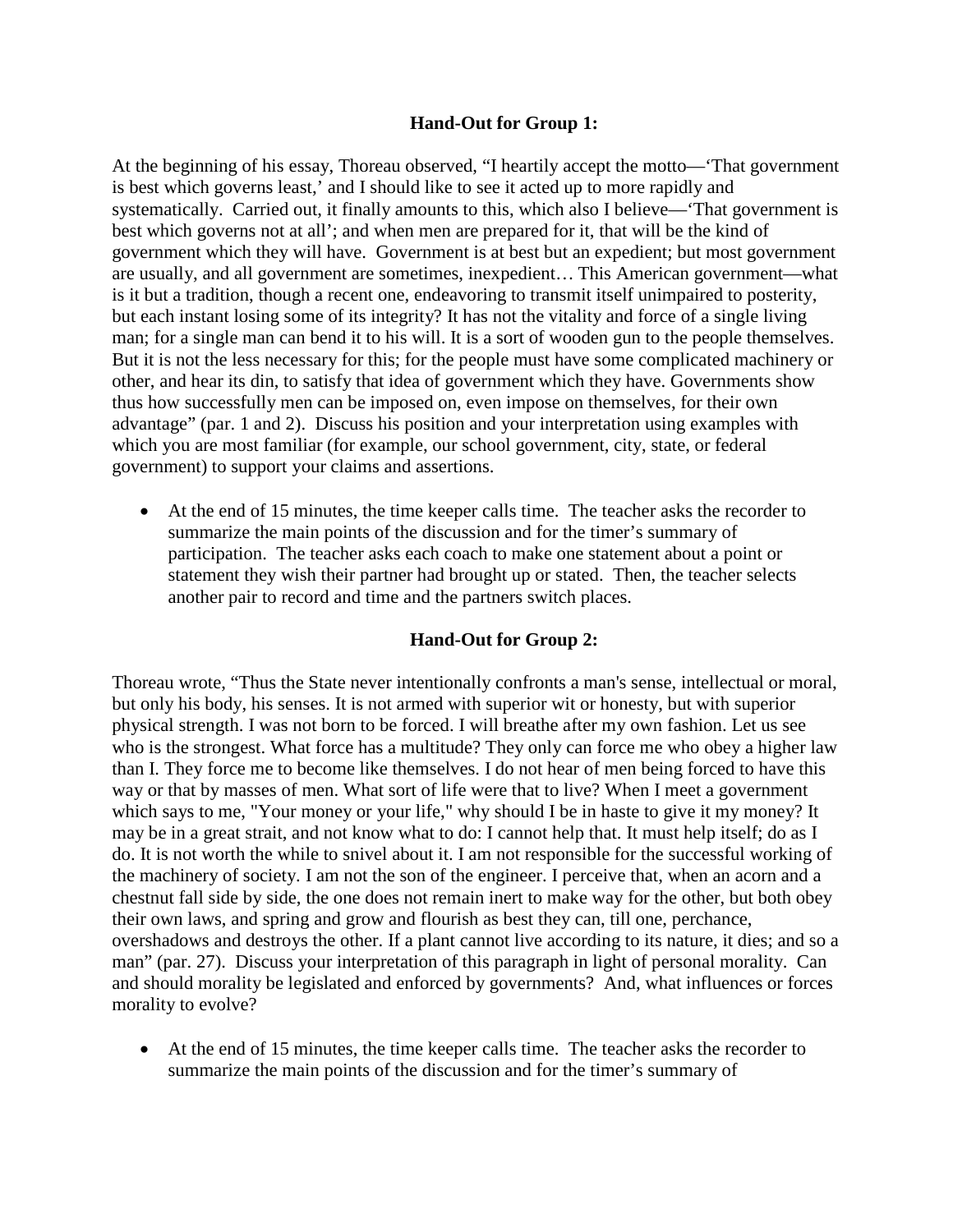participation. The teacher asks each coach to make one statement about a point or statement they wish their partner had brought up or stated.

• *Exit Ticket:* On a half-sheet of paper, ask students to write a one paragraph response to the question "What is living a life with principle?"

#### **Assessment –**

*Objective:* Write arguments to support claims in an analysis of substantive topics or texts, using valid reasoning and relevant and sufficient evidence.

*Context:* Students will have read and discussed "Civil Disobedience for rhetorical strategies, the construction effectiveness of Thoreau's arguments, as well as connected the text to personal experience and values.

#### *Procedure:*

Students will write an in-class essay (recommended time 45 minutes) using the AP Language and Composition 2016 free-response argument prompt:

"In 1891 Irish author Oscar Wilde (1854-1900) observed, 'Disobedience, in the eyes of anyone who has read history, is man's original virtue. It is through disobedience that progress has been made, through disobedience and through rebellion.'

Wilde claims that disobedience is a valuable human trait and that it promotes social progress. Write an essay that argues your position on the extent to which Wilde's claims are valid. Use appropriate examples from your reading, experiences, or observations to support your argument."

Refer to https://apcentral.collegeboard.org/courses/ap-english-language-andcomposition/exam?course=ap-english-language-and-composition for essay scoring rubrics and exemplars.

#### **Extension Activities —**

- Compare and contrast "Civil Disobedience" to "Letter from Birmingham Jail" by Dr. Martin Luther King, Jr.
	- o *Socratic Seminar:* The pieces were written for different audiences but they are widely read in high school Advanced Placement and college English and history courses, thus high school and college students are now the primary audience. What makes elements of rhetoric and persuasion make these writing enduring pieces of literature? Do you think either of these pieces of writing deserve to be a part of our literary canon? Why or why not?
	- o *Essay:* In what ways do the texts convey the same message and tone? In what ways to they differ?
- How is the poem "What Kind of Times are These?" about living a life with principle? How is "Civil Disobedience" like this poem? Make a two-column chart. On one side write a line of the poem. On the other side of the chart, record a quote from "Civil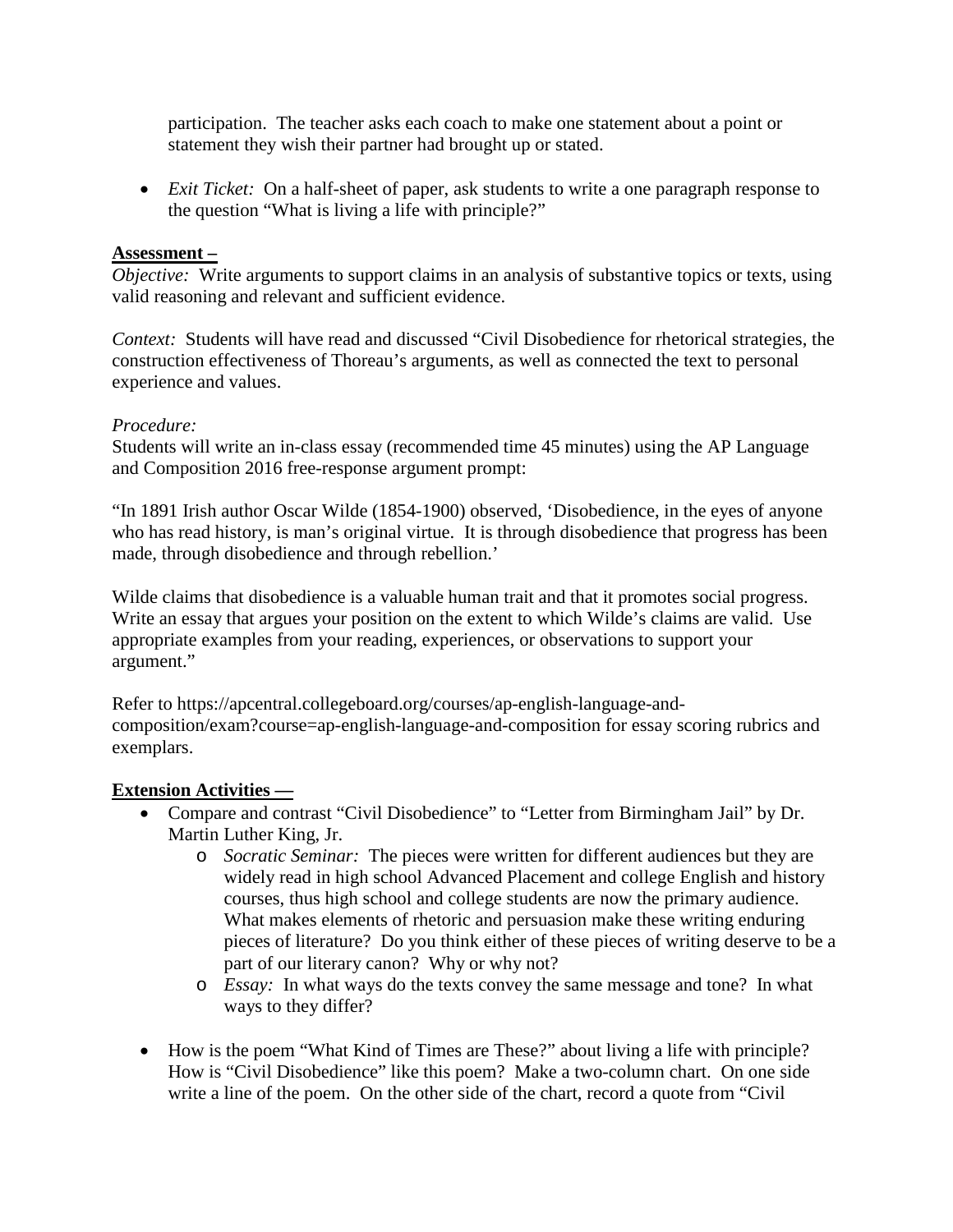Disobedience" that conveys the same message or sentiment. How is Rich's prose similar to Thoreau's writing style? What do you think Thoreau would say about this poem?

#### **What Kind of Times Are These**

By [Adrienne](https://www.poetryfoundation.org/poets/adrienne-rich) Rich There's a place between two stands of trees where the grass grows uphill and the old revolutionary road breaks off into shadows near a meeting-house abandoned by the persecuted who disappeared into those shadows.

I've walked there picking mushrooms at the edge of dread, but don't be fooled this isn't a Russian poem, this is not somewhere else but here, our country moving closer to its own truth and dread, its own ways of making people disappear.

I won't tell you where the place is, the dark mesh of the woods meeting the unmarked strip of light ghost-ridden crossroads, leafmold paradise: I know already who wants to buy it, sell it, make it disappear.

And I won't tell you where it is, so why do I tell you anything? Because you still listen, because in times like these to have you listen at all, it's necessary to talk about trees.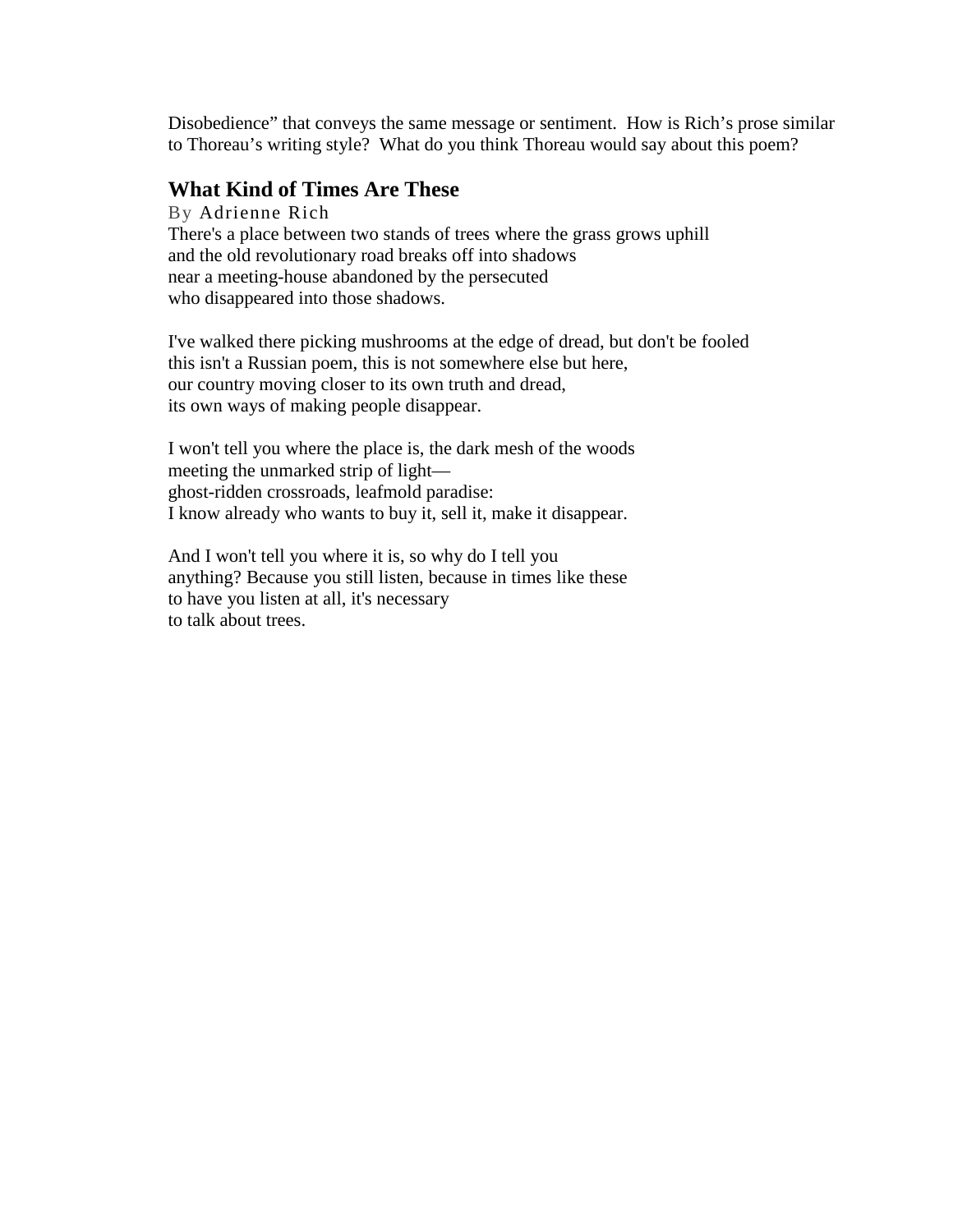## **"Civil Disobedience" By Henry David Thoreau 1849**

**Instructions:** Circle all unfamiliar words. Look-up the definition for each unfamiliar word and make a notation. Highlight all allusions to people or events. Look-up each reference you are unsure of and make a notation. Star all rhetorical strategies; identify the schemes and tropes in your notations. Use a different colored highlighter and identify all references to the Constitution. Use another color and highlight all references to the Bible or God.

| <b>Text</b>                                                                                                                                                                                                                                                                                                                                                                                                                                                                                                                                                                                                                                                                                                                                                                                                                                                                                                                                                                                                                                                                                                                                                                                                                                                                                                                                                                                                                                                                                                                                                                                                                                                                                                                    | <b>Notes/Rhetorical Strategies</b> |
|--------------------------------------------------------------------------------------------------------------------------------------------------------------------------------------------------------------------------------------------------------------------------------------------------------------------------------------------------------------------------------------------------------------------------------------------------------------------------------------------------------------------------------------------------------------------------------------------------------------------------------------------------------------------------------------------------------------------------------------------------------------------------------------------------------------------------------------------------------------------------------------------------------------------------------------------------------------------------------------------------------------------------------------------------------------------------------------------------------------------------------------------------------------------------------------------------------------------------------------------------------------------------------------------------------------------------------------------------------------------------------------------------------------------------------------------------------------------------------------------------------------------------------------------------------------------------------------------------------------------------------------------------------------------------------------------------------------------------------|------------------------------------|
| I heartily accept the motto, "That government is best which governs least"; and I<br>should like to see it acted up to more rapidly and systematically. Carried out, it finally<br>amounts to this, which also I believe- "That government is best which governs not at<br>all"; and when men are prepared for it, that will be the kind of government which they<br>will have. Government is at best but an expedient; but most governments are usually,<br>and all governments are sometimes, inexpedient. The objections which have been<br>brought against a standing army, and they are many and weighty, and deserve to<br>prevail, may also at last be brought against a standing government. The standing army<br>is only an arm of the standing government. The government itself, which is only the<br>mode which the people have chosen to execute their will, is equally liable to be abused<br>and perverted before the people can act through it. Witness the present Mexican war,<br>the work of comparatively a few individuals using the standing government as their<br>tool; for, in the outset, the people would not have consented to this measure.                                                                                                                                                                                                                                                                                                                                                                                                                                                                                                                                                       | (1)                                |
| This American government- what is it but a tradition, though a recent one,<br>endeavoring to transmit itself unimpaired to posterity, but each instant losing some of<br>its integrity? It has not the vitality and force of a single living man; for a single man<br>can bend it to his will. It is a sort of wooden gun to the people themselves. But it is not<br>the less necessary for this; for the people must have some complicated machinery or<br>other, and hear its din, to satisfy that idea of government which they have.<br>Governments show thus how successfully men can be imposed on, even impose on<br>themselves, for their own advantage. It is excellent, we must all allow. Yet this<br>government never of itself furthered any enterprise, but by the alacrity with which it<br>got out of its way. It does not keep the country free. It does not settle the West. It does<br>not educate. The character inherent in the American people has done all that has been<br>accomplished; and it would have done somewhat more, if the government had not<br>sometimes got in its way. For government is an expedient by which men would fain<br>succeed in letting one another alone; and, as has been said, when it is most expedient,<br>the governed are most let alone by it. Trade and commerce, if they were not made of<br>india-rubber, would never manage to bounce over the obstacles which legislators are<br>continually putting in their way; and, if one were to judge these men wholly by the<br>effects of their actions and not partly by their intentions, they would deserve to be<br>classed and punished with those mischievous persons who put obstructions on the<br>railroads. | (2)                                |
| But, to speak practically and as a citizen, unlike those who call themselves no-<br>government men, I ask for, not at once no government, but at once a better<br>government. Let every man make known what kind of government would command<br>his respect, and that will be one step toward obtaining it.                                                                                                                                                                                                                                                                                                                                                                                                                                                                                                                                                                                                                                                                                                                                                                                                                                                                                                                                                                                                                                                                                                                                                                                                                                                                                                                                                                                                                    | (3)                                |
| After all, the practical reason why, when the power is once in the hands of the people,<br>a majority are permitted, and for a long period continue, to rule is not because they are<br>most likely to be in the right, nor because this seems fairest to the minority, but<br>because they are physically the strongest. But a government in which the majority rule<br>in all cases cannot be based on justice, even as far as men understand it. Can there not                                                                                                                                                                                                                                                                                                                                                                                                                                                                                                                                                                                                                                                                                                                                                                                                                                                                                                                                                                                                                                                                                                                                                                                                                                                              | (4)                                |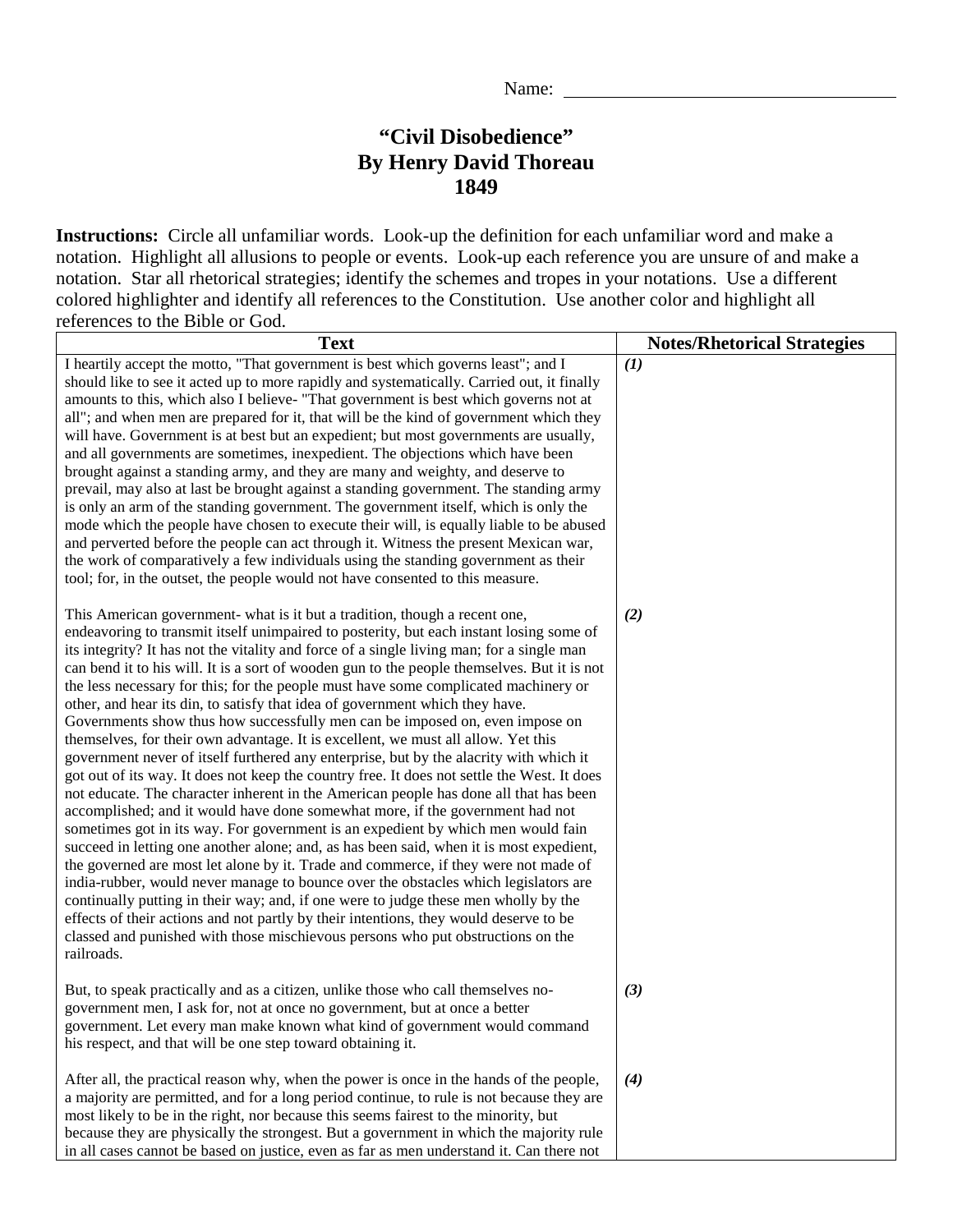be a government in which majorities do not virtually decide right and wrong, but conscience?- in which majorities decide only those questions to which the rule of expediency is applicable? Must the citizen ever for a moment, or in the least degree, resign his conscience to the legislation? Why has every man a conscience, then? I think that we should be men first, and subjects afterward. It is not desirable to cultivate a respect for the law, so much as for the right. The only obligation which I have a right to assume is to do at any time what I think right. It is truly enough said that a corporation has no conscience; but a corporation of conscientious men is a corporation with a conscience. Law never made men a whit more just; and, by means of their respect for it, even the well-disposed are daily made the agents of injustice. A common and natural result of an undue respect for law is, that you may see a file of soldiers, colonel, captain, corporal, privates, powder-monkeys, and all, marching in admirable order over hill and dale to the wars, against their wills, ay, against their common sense and consciences, which makes it very steep marching indeed, and produces a palpitation of the heart. They have no doubt that it is a damnable business in which they are concerned; they are all peaceably inclined. Now, what are they? Men at all? or small movable forts and magazines, at the service of some unscrupulous man in power? Visit the Navy-Yard, and behold a marine, such a man as an American government can make, or such as it can make a man with its black arts- a mere shadow and reminiscence of humanity, a man laid out alive and standing, and already, as one may say, buried under arms with funeral accompaniments, though it may be,

> "Not a drum was heard, not a funeral note, As his corse to the rampart we hurried; Not a soldier discharged his farewell shot O'er the grave where our hero we buried."

> > *(5)*

The mass of men serve the state thus, not as men mainly, but as machines, with their bodies. They are the standing army, and the militia, jailers, constables, posse comitatus, etc. In most cases there is no free exercise whatever of the judgment or of the moral sense; but they put themselves on a level with wood and earth and stones; and wooden men can perhaps be manufactured that will serve the purpose as well. Such command no more respect than men of straw or a lump of dirt. They have the same sort of worth only as horses and dogs. Yet such as these even are commonly esteemed good citizens. Others- as most legislators, politicians, lawyers, ministers, and office-holders- serve the state chiefly with their heads; and, as they rarely make any moral distinctions, they are as likely to serve the devil, without intending it, as God. A very few- as heroes, patriots, martyrs, reformers in the great sense, and men- serve the state with their consciences also, and so necessarily resist it for the most part; and they are commonly treated as enemies by it. A wise man will only be useful as a man, and will not submit to be "clay," and "stop a hole to keep the wind away," but leave that office to his dust at least:

> "I am too high-born to be propertied, To be a secondary at control, Or useful serving-man and instrument To any sovereign state throughout the world."

| He who gives himself entirely to his fellow-men appears to them useless and selfish; | (6) |
|--------------------------------------------------------------------------------------|-----|
| but he who gives himself partially to them is pronounced a benefactor and            |     |
| philanthropist.                                                                      |     |

How does it become a man to behave toward this American government today? I answer, that he cannot without disgrace be associated with it. I cannot for an instant recognize that political organization as my government which is the slave's government also. *(7)*

All men recognize the right of revolution; that is, the right to refuse allegiance to, and to resist, the government, when its tyranny or its inefficiency are great and unendurable. But almost all say that such is not the case now. But such was the case, they think, in the Revolution Of '75. If one were to tell me that this was a bad government because it taxed certain foreign commodities brought to its ports, it is *(8)*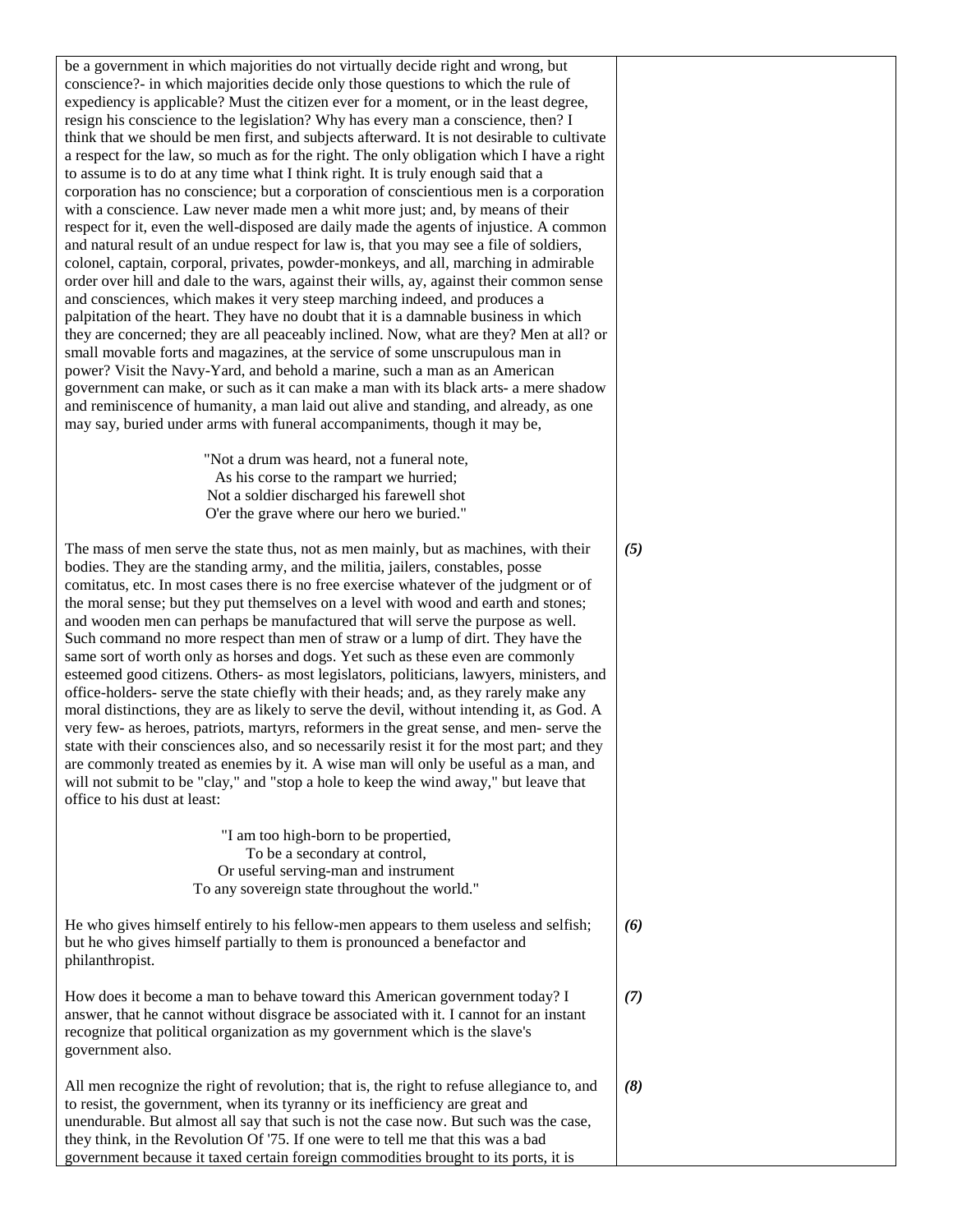| most probable that I should not make an ado about it, for I can do without them. All<br>machines have their friction; and possibly this does enough good to counterbalance the<br>evil. At any rate, it is a great evil to make a stir about it. But when the friction comes<br>to have its machine, and oppression and robbery are organized, I say, let us not have<br>such a machine any longer. In other words, when a sixth of the population of a nation<br>which has undertaken to be the refuge of liberty are slaves, and a whole country is<br>unjustly overrun and conquered by a foreign army, and subjected to military law, I<br>think that it is not too soon for honest men to rebel and revolutionize. What makes this<br>duty the more urgent is the fact that the country so overrun is not our own, but ours is<br>the invading army.                                                                                                                                                                                                                                                                                                                                                                                                                                                                                                                                                                                                                                                                                                                                                                                                                                                                                                                                                                                                                                                                                                                                            |      |
|------------------------------------------------------------------------------------------------------------------------------------------------------------------------------------------------------------------------------------------------------------------------------------------------------------------------------------------------------------------------------------------------------------------------------------------------------------------------------------------------------------------------------------------------------------------------------------------------------------------------------------------------------------------------------------------------------------------------------------------------------------------------------------------------------------------------------------------------------------------------------------------------------------------------------------------------------------------------------------------------------------------------------------------------------------------------------------------------------------------------------------------------------------------------------------------------------------------------------------------------------------------------------------------------------------------------------------------------------------------------------------------------------------------------------------------------------------------------------------------------------------------------------------------------------------------------------------------------------------------------------------------------------------------------------------------------------------------------------------------------------------------------------------------------------------------------------------------------------------------------------------------------------------------------------------------------------------------------------------------------------|------|
| Paley, a common authority with many on moral questions, in his chapter on the "Duty<br>of Submission to Civil Government," resolves all civil obligation into expediency; and<br>he proceeds to say that "so long as the interest of the whole society requires it, that is,<br>so long as the established government cannot be resisted or changed without public<br>inconveniency, it is the will of God that the established government be obeyed- and<br>no longer. This principle being admitted, the justice of every particular case of<br>resistance is reduced to a computation of the quantity of the danger and grievance on<br>the one side, and of the probability and expense of redressing it on the other." Of this,<br>he says, every man shall judge for himself. But Paley appears never to have<br>contemplated those cases to which the rule of expediency does not apply, in which a<br>people, as well as an individual, must do justice, cost what it may. If I have unjustly<br>wrested a plank from a drowning man, I must restore it to him though I drown myself.<br>This, according to Paley, would be inconvenient. But he that would save his life, in<br>such a case, shall lose it. This people must cease to hold slaves, and to make war on<br>Mexico, though it cost them their existence as a people.                                                                                                                                                                                                                                                                                                                                                                                                                                                                                                                                                                                                                                                           | (9)  |
| In their practice, nations agree with Paley; but does any one think that Massachusetts<br>does exactly what is right at the present crisis?                                                                                                                                                                                                                                                                                                                                                                                                                                                                                                                                                                                                                                                                                                                                                                                                                                                                                                                                                                                                                                                                                                                                                                                                                                                                                                                                                                                                                                                                                                                                                                                                                                                                                                                                                                                                                                                          | (10) |
| "A drab of state, a cloth-o'-silver slut,<br>To have her train borne up, and her soul trail in the dirt."                                                                                                                                                                                                                                                                                                                                                                                                                                                                                                                                                                                                                                                                                                                                                                                                                                                                                                                                                                                                                                                                                                                                                                                                                                                                                                                                                                                                                                                                                                                                                                                                                                                                                                                                                                                                                                                                                            |      |
| Practically speaking, the opponents to a reform in Massachusetts are not a hundred<br>thousand politicians at the South, but a hundred thousand merchants and farmers here,<br>who are more interested in commerce and agriculture than they are in humanity, and<br>are not prepared to do justice to the slave and to Mexico, cost what it may. I quarrel<br>not with far-off foes, but with those who, near at home, cooperate with, and do the<br>bidding of those far away, and without whom the latter would be harmless. We are<br>accustomed to say, that the mass of men are unprepared; but improvement is slow,<br>because the few are not materially wiser or better than the many. It is not so important<br>that many should be as good as you, as that there be some absolute goodness<br>somewhere; for that will leaven the whole lump. There are thousands who are in<br>opinion opposed to slavery and to the war, who yet in effect do nothing to put an end<br>to them; who, esteeming themselves children of Washington and Franklin, sit down<br>with their hands in their pockets, and say that they know not what to do, and do<br>nothing; who even postpone the question of freedom to the question of free trade, and<br>quietly read the prices-current along with the latest advices from Mexico, after dinner,<br>and, it may be, fall asleep over them both. What is the price-current of an honest man<br>and patriot today? They hesitate, and they regret, and sometimes they petition; but they<br>do nothing in earnest and with effect. They will wait, well disposed, for others to<br>remedy the evil, that they may no longer have it to regret. At most, they give only a<br>cheap vote, and a feeble countenance and God-speed, to the right, as it goes by them.<br>There are nine hundred and ninety-nine patrons of virtue to one virtuous man. But it is<br>easier to deal with the real possessor of a thing than with the temporary guardian of it. |      |
| All voting is a sort of gaming, like checkers or backgammon, with a slight moral tinge<br>to it, a playing with right and wrong, with moral questions; and betting naturally<br>accompanies it. The character of the voters is not staked. I cast my vote, perchance, as<br>I think right; but I am not vitally concerned that that right should prevail. I am willing<br>to leave it to the majority. Its obligation, therefore, never exceeds that of expediency.<br>Even voting for the right is doing nothing for it. It is only expressing to men feebly                                                                                                                                                                                                                                                                                                                                                                                                                                                                                                                                                                                                                                                                                                                                                                                                                                                                                                                                                                                                                                                                                                                                                                                                                                                                                                                                                                                                                                        | (11) |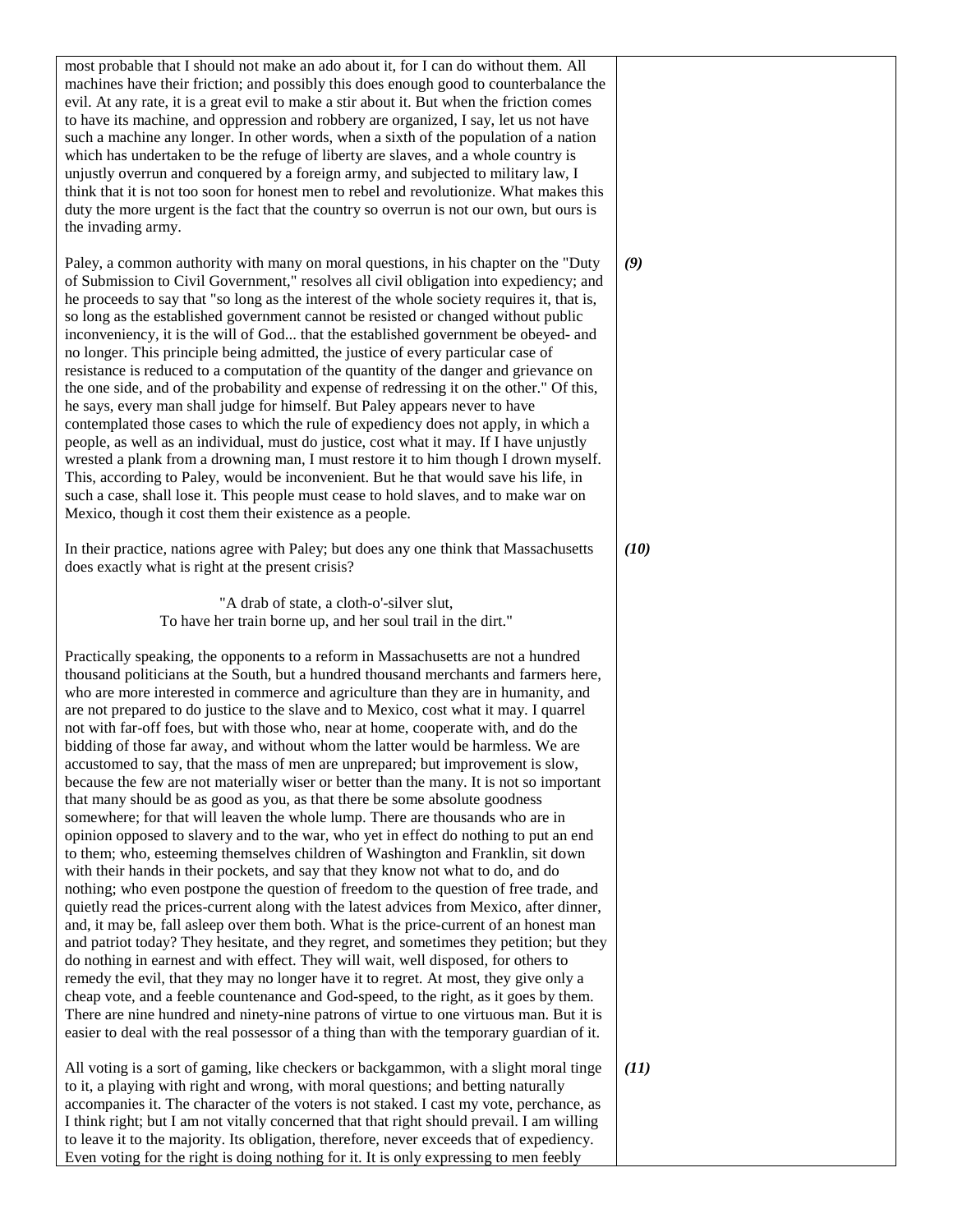your desire that it should prevail. A wise man will not leave the right to the mercy of chance, nor wish it to prevail through the power of the majority. There is but little virtue in the action of masses of men. When the majority shall at length vote for the abolition of slavery, it will be because they are indifferent to slavery, or because there is but little slavery left to be abolished by their vote. They will then be the only slaves. Only his vote can hasten the abolition of slavery who asserts his own freedom by his vote.

I hear of a convention to be held at Baltimore, or elsewhere, for the selection of a candidate for the Presidency, made up chiefly of editors, and men who are politicians by profession; but I think, what is it to any independent, intelligent, and respectable man what decision they may come to? Shall we not have the advantage of his wisdom and honesty, nevertheless? Can we not count upon some independent votes? Are there not many individuals in the country who do not attend conventions? But no: I find that the respectable man, so called, has immediately drifted from his position, and despairs of his country, when his country has more reason to despair of him. He forthwith adopts one of the candidates thus selected as the only available one, thus proving that he is himself available for any purposes of the demagogue. His vote is of no more worth than that of any unprincipled foreigner or hireling native, who may have been bought. O for a man who is a man, and, as my neighbor says, has a bone in his back which you cannot pass your hand through! Our statistics are at fault: the population has been returned too large. How many men are there to a square thousand miles in this country? Hardly one. Does not America offer any inducement for men to settle here? The American has dwindled into an Odd Fellow-one who may be known by the development of his organ of gregariousness, and a manifest lack of intellect and cheerful self-reliance; whose first and chief concern, on coming into the world, is to see that the almshouses are in good repair; and, before yet he has lawfully donned the virile garb, to collect a fund for the support of the widows and orphans that may be; who, in short, ventures to live only by the aid of the Mutual Insurance company, which has promised to bury him decently.

It is not a man's duty, as a matter of course, to devote himself to the eradication of any, even the most enormous, wrong; he may still properly have other concerns to engage him; but it is his duty, at least, to wash his hands of it, and, if he gives it no thought longer, not to give it practically his support. If I devote myself to other pursuits and contemplations, I must first see, at least, that I do not pursue them sitting upon another man's shoulders. I must get off him first, that he may pursue his contemplations too. See what gross inconsistency is tolerated. I have heard some of my townsmen say, "I should like to have them order me out to help put down an insurrection of the slaves, or to march to Mexico;- see if I would go"; and yet these very men have each, directly by their allegiance, and so indirectly, at least, by their money, furnished a substitute. The soldier is applauded who refuses to serve in an unjust war by those who do not refuse to sustain the unjust government which makes the war; is applauded by those whose own act and authority he disregards and sets at naught; as if the state were penitent to that degree that it differed one to scourge it while it sinned, but not to that degree that it left off sinning for a moment. Thus, under the name of Order and Civil Government, we are all made at last to pay homage to and support our own meanness. After the first blush of sin comes its indifference; and from immoral it becomes, as it were, unmoral, and not quite unnecessary to that life which we have made.

The broadest and most prevalent error requires the most disinterested virtue to sustain it. The slight reproach to which the virtue of patriotism is commonly liable, the noble are most likely to incur. Those who, while they disapprove of the character and measures of a government, yield to it their allegiance and support are undoubtedly its most conscientious supporters, and so frequently the most serious obstacles to reform. Some are petitioning the State to dissolve the Union, to disregard the requisitions of the President. Why do they not dissolve it themselves- the union between themselves and the State- and refuse to pay their quota into its treasury? Do not they stand in the same relation to the State that the State does to the Union? And have not the same reasons prevented the State from resisting the Union which have prevented them from resisting the State?

*(12)*

*(13)*

*(14)*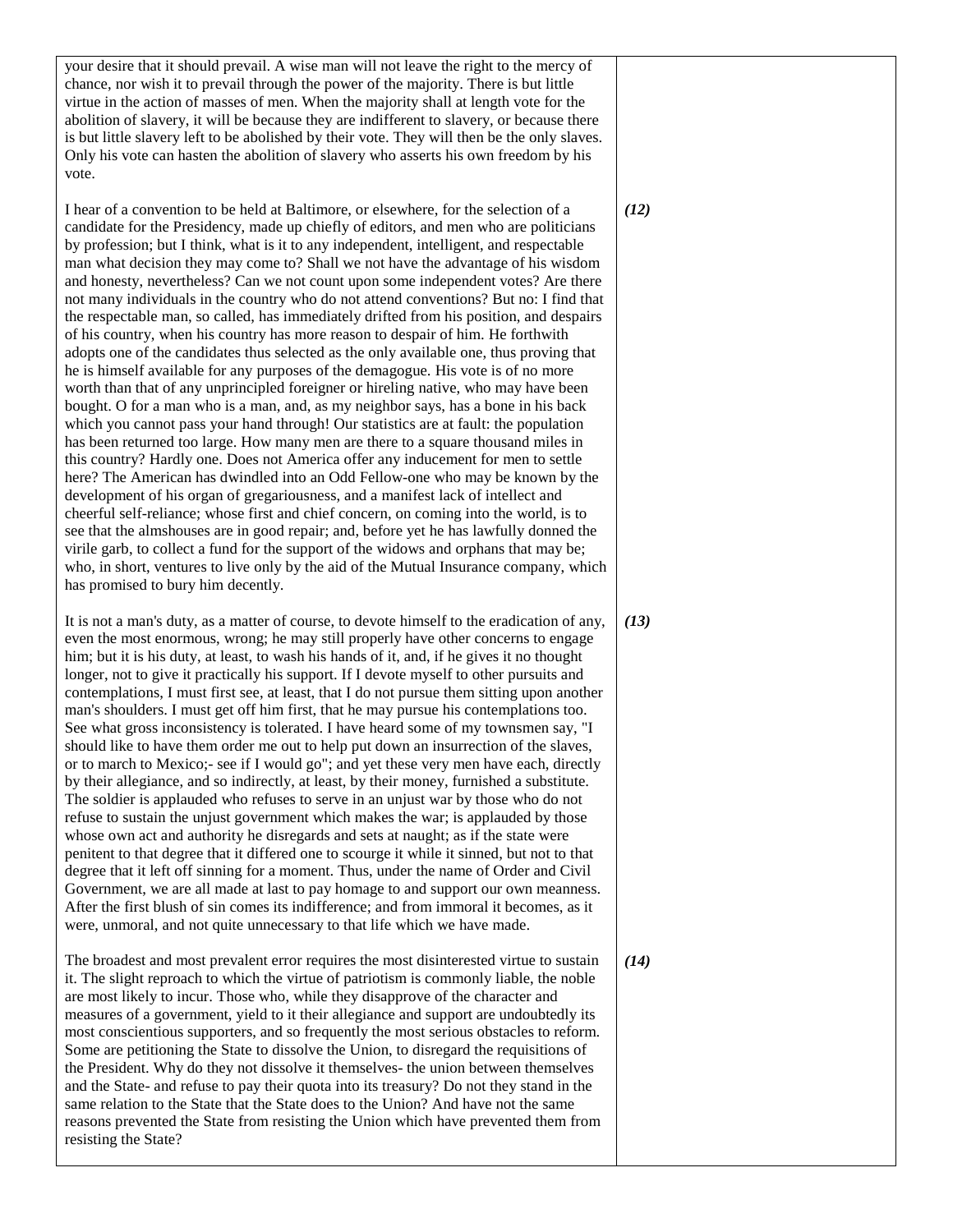| How can a man be satisfied to entertain an opinion merely, and enjoy it? Is there any<br>enjoyment in it, if his opinion is that he is aggrieved? If you are cheated out of a single<br>dollar by your neighbor, you do not rest satisfied with knowing that you are cheated,<br>or with saying that you are cheated, or even with petitioning him to pay you your due;<br>but you take effectual steps at once to obtain the full amount, and see that you are<br>never cheated again. Action from principle, the perception and the performance of<br>right, changes things and relations; it is essentially revolutionary, and does not consist<br>wholly with anything which was. It not only divides States and churches, it divides<br>families; ay, it divides the individual, separating the diabolical in him from the divine.                                                                                                                                                                                     | (15) |
|-----------------------------------------------------------------------------------------------------------------------------------------------------------------------------------------------------------------------------------------------------------------------------------------------------------------------------------------------------------------------------------------------------------------------------------------------------------------------------------------------------------------------------------------------------------------------------------------------------------------------------------------------------------------------------------------------------------------------------------------------------------------------------------------------------------------------------------------------------------------------------------------------------------------------------------------------------------------------------------------------------------------------------|------|
| Unjust laws exist: shall we be content to obey them, or shall we endeavor to amend<br>them, and obey them until we have succeeded, or shall we transgress them at once?<br>Men generally, under such a government as this, think that they ought to wait until<br>they have persuaded the majority to alter them. They think that, if they should resist,<br>the remedy would be worse than the evil. But it is the fault of the government itself<br>that the remedy is worse than the evil. It makes it worse. Why is it not more apt to<br>anticipate and provide for reform? Why does it not cherish its wise minority? Why<br>does it cry and resist before it is hurt? Why does it not encourage its citizens to be on<br>the alert to point out its faults, and do better than it would have them? Why does it<br>always crucify Christ, and excommunicate Copernicus and Luther, and pronounce<br>Washington and Franklin rebels?                                                                                   | (16) |
| One would think, that a deliberate and practical denial of its authority was the only<br>offence never contemplated by government; else, why has it not assigned its definite,<br>its suitable and proportionate, penalty? If a man who has no property refuses but once<br>to earn nine shillings for the State, he is put in prison for a period unlimited by any law<br>that I know, and determined only by the discretion of those who placed him there; but<br>if he should steal ninety times nine shillings from the State, he is soon permitted to go<br>at large again.                                                                                                                                                                                                                                                                                                                                                                                                                                            | (17) |
| If the injustice is part of the necessary friction of the machine of government, let it go,<br>let it go: perchance it will wear smooth- certainly the machine will wear out. If the<br>injustice has a spring, or a pulley, or a rope, or a crank, exclusively for itself, then<br>perhaps you may consider whether the remedy will not be worse than the evil; but if it<br>is of such a nature that it requires you to be the agent of injustice to another, then, I<br>say, break the law. Let your life be a counter-friction to stop the machine. What I have<br>to do is to see, at any rate, that I do not lend myself to the wrong which I condemn.                                                                                                                                                                                                                                                                                                                                                                | (18) |
| As for adopting the ways which the State has provided for remedying the evil, I know<br>not of such ways. They take too much time, and a man's life will be gone. I have other<br>affairs to attend to. I came into this world, not chiefly to make this a good place to live<br>in, but to live in it, be it good or bad. A man has not everything to do, but something;<br>and because he cannot do everything, it is not necessary that he should do something<br>wrong. It is not my business to be petitioning the Governor or the Legislature any<br>more than it is theirs to petition me; and if they should not bear my petition, what<br>should I do then? But in this case the State has provided no way: its very Constitution<br>is the evil. This may seem to be harsh and stubborn and unconciliatory; but it is to treat<br>with the utmost kindness and consideration the only spirit that can appreciate or<br>deserves it. So is a change for the better, like birth and death, which convulse the body. | (19) |
| I do not hesitate to say, that those who call themselves Abolitionists should at once<br>effectually withdraw their support, both in person and property, from the government<br>of Massachusetts, and not wait till they constitute a majority of one, before they suffer<br>the right to prevail through them. I think that it is enough if they have God on their<br>side, without waiting for that other one. Moreover, any man more right than his<br>neighbors constitutes a majority of one already.                                                                                                                                                                                                                                                                                                                                                                                                                                                                                                                 | (20) |
| I meet this American government, or its representative, the State government, directly,<br>and face to face, once a year- no more- in the person of its tax-gatherer; this is the only<br>mode in which a man situated as I am necessarily meets it; and it then says distinctly,<br>Recognize me; and the simplest, the most effectual, and, in the present posture of<br>affairs, the indispensablest mode of treating with it on this head, of expressing your                                                                                                                                                                                                                                                                                                                                                                                                                                                                                                                                                           | (21) |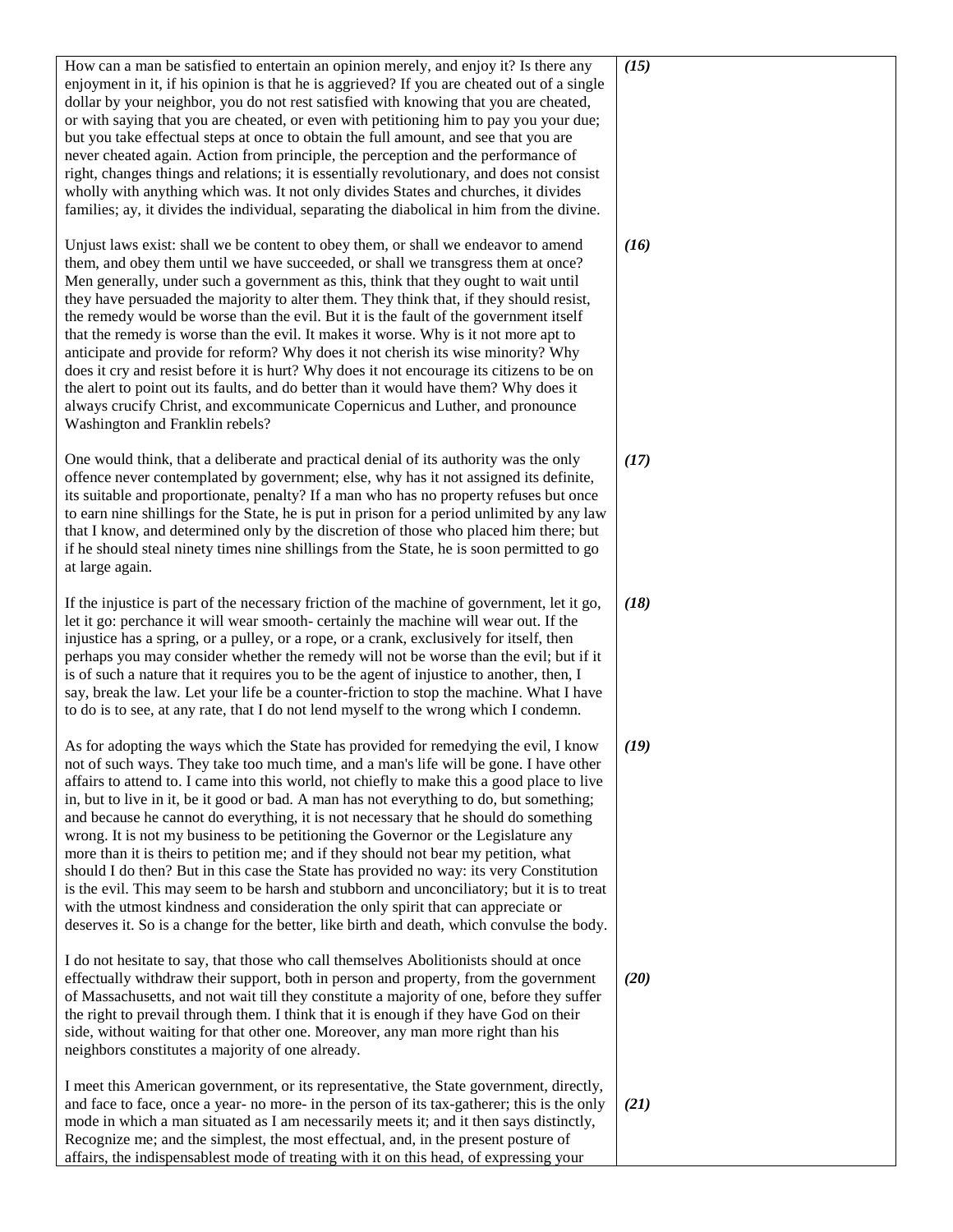little satisfaction with and love for it, is to deny it then. My civil neighbor, the taxgatherer, is the very man I have to deal with- for it is, after all, with men and not with parchment that I quarrel- and he has voluntarily chosen to be an agent of the government. How shall he ever know well what he is and does as an officer of the government, or as a man, until he is obliged to consider whether he shall treat me, his neighbor, for whom he has respect, as a neighbor and well-disposed man, or as a maniac and disturber of the peace, and see if he can get over this obstruction to his neighborliness without a ruder and more impetuous thought or speech corresponding with his action. I know this well, that if one thousand, if one hundred, if ten men whom I could name- if ten honest men only- ay, if one HONEST man, in this State of Massachusetts, ceasing to hold slaves, were actually to withdraw from this copartnership, and be locked up in the county jail therefor, it would be the abolition of slavery in America. For it matters not how small the beginning may seem to be: what is once well done is done forever. But we love better to talk about it: that we say is our mission, Reform keeps many scores of newspapers in its service, but not one man. If my esteemed neighbor, the State's ambassador, who will devote his days to the settlement of the question of human rights in the Council Chamber, instead of being threatened with the prisons of Carolina, were to sit down the prisoner of Massachusetts, that State which is so anxious to foist the sin of slavery upon her sisterthough at present she can discover only an act of inhospitality to be the ground of a quarrel with her- the Legislature would not wholly waive the subject the following winter.

Under a government which imprisons any unjustly, the true place for a just man is also a prison. The proper place today, the only place which Massachusetts has provided for her freer and less desponding spirits, is in her prisons, to be put out and locked out of the State by her own act, as they have already put themselves out by their principles. It is there that the fugitive slave, and the Mexican prisoner on parole, and the Indian come to plead the wrongs of his race should find them; on that separate, but more free and honorable, ground, where the State places those who are not with her, but against her- the only house in a slave State in which a free man can abide with honor. If any think that their influence would be lost there, and their voices no longer afflict the ear of the State, that they would not be as an enemy within its walls, they do not know by how much truth is stronger than error, nor how much more eloquently and effectively he can combat injustice who has experienced a little in his own person. Cast your whole vote, not a strip of paper merely, but your whole influence. A minority is powerless while it conforms to the majority; it is not even a minority then; but it is irresistible when it clogs by its whole weight. If the alternative is to keep all just men in prison, or give up war and slavery, the State will not hesitate which to choose. If a thousand men were not to pay their tax-bills this year, that would not be a violent and bloody measure, as it would be to pay them, and enable the State to commit violence and shed innocent blood. This is, in fact, the definition of a peaceable revolution, if any such is possible. If the tax-gatherer, or any other public officer, asks me, as one has done, "But what shall I do?" my answer is, "If you really wish to do anything, resign your office." When the subject has refused allegiance, and the officer has resigned his office, then the revolution is accomplished. But even suppose blood should flow. Is there not a sort of blood shed when the conscience is wounded? Through this wound a man's real manhood and immortality flow out, and he bleeds to an everlasting death. I see this blood flowing now.

I have contemplated the imprisonment of the offender, rather than the seizure of his goods- though both will serve the same purpose- because they who assert the purest right, and consequently are most dangerous to a corrupt State, commonly have not spent much time in accumulating property. To such the State renders comparatively small service, and a slight tax is wont to appear exorbitant, particularly if they are obliged to earn it by special labor with their hands. If there were one who lived wholly without the use of money, the State itself would hesitate to demand it of him. But the rich man- not to make any invidious comparison- is always sold to the institution which makes him rich. Absolutely speaking, the more money, the less virtue; for money comes between a man and his objects, and obtains them for him; and it was certainly no great virtue to obtain it. It puts to rest many questions which he would otherwise be taxed to answer; while the only new question which it puts is the hard but

*(22)*

*(23)*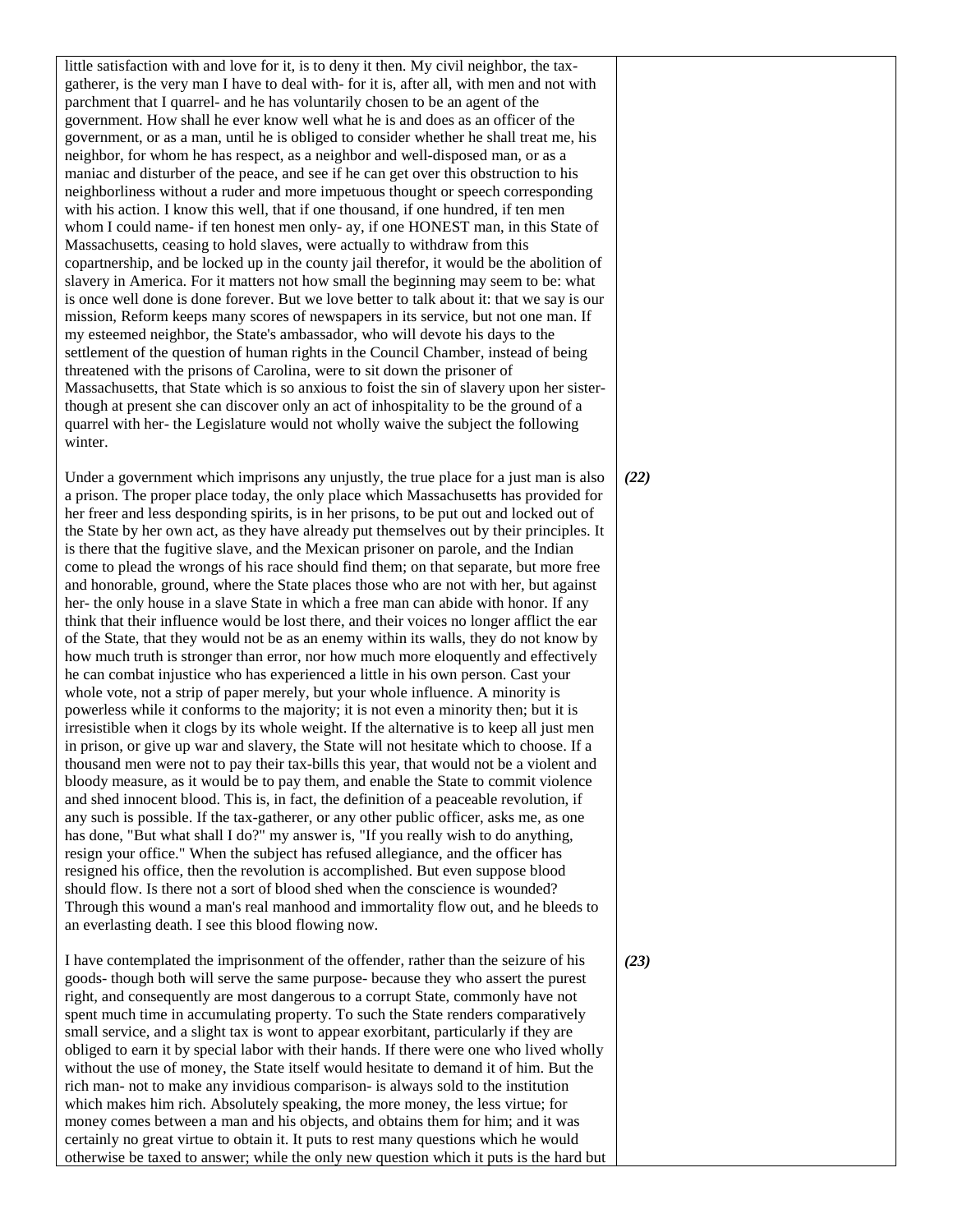| superfluous one, how to spend it. Thus his moral ground is taken from under his feet.<br>The opportunities of living are diminished in proportion as what are called the "means"<br>are increased. The best thing a man can do for his culture when he is rich is to<br>endeavor to carry out those schemes which he entertained when he was poor. Christ<br>answered the Herodians according to their condition. "Show me the tribute-money,"<br>said he;- and one took a penny out of his pocket;- if you use money which has the<br>image of Caesar on it, and which he has made current and valuable, that is, if you are<br>men of the State, and gladly enjoy the advantages of Caesar's government, then pay<br>him back some of his own when he demands it. "Render therefore to Caesar that which<br>is Caesar's, and to God those things which are God's"-leaving them no wiser than<br>before as to which was which; for they did not wish to know.                                                                                                                                                                                                                                                                                                                                                                                                                                                                                                                                                                                                                                                                                                                                                                                                                                                                                                                                                                                                            |      |
|---------------------------------------------------------------------------------------------------------------------------------------------------------------------------------------------------------------------------------------------------------------------------------------------------------------------------------------------------------------------------------------------------------------------------------------------------------------------------------------------------------------------------------------------------------------------------------------------------------------------------------------------------------------------------------------------------------------------------------------------------------------------------------------------------------------------------------------------------------------------------------------------------------------------------------------------------------------------------------------------------------------------------------------------------------------------------------------------------------------------------------------------------------------------------------------------------------------------------------------------------------------------------------------------------------------------------------------------------------------------------------------------------------------------------------------------------------------------------------------------------------------------------------------------------------------------------------------------------------------------------------------------------------------------------------------------------------------------------------------------------------------------------------------------------------------------------------------------------------------------------------------------------------------------------------------------------------------------------|------|
| When I converse with the freest of my neighbors, I perceive that, whatever they may<br>say about the magnitude and seriousness of the question, and their regard for the<br>public tranquillity, the long and the short of the matter is, that they cannot spare the<br>protection of the existing government, and they dread the consequences to their<br>property and families of disobedience to it. For my own part, I should not like to think<br>that I ever rely on the protection of the State. But, if I deny the authority of the State<br>when it presents its tax-bill, it will soon take and waste all my property, and so harass<br>me and my children without end. This is hard. This makes it impossible for a man to<br>live honestly, and at the same time comfortably, in outward respects. It will not be<br>worth the while to accumulate property; that would be sure to go again. You must hire<br>or squat somewhere, and raise but a small crop, and eat that soon. You must live<br>within yourself, and depend upon yourself always tucked up and ready for a start, and<br>not have many affairs. A man may grow rich in Turkey even, if he will be in all<br>respects a good subject of the Turkish government. Confucius said: "If a state is<br>governed by the principles of reason, poverty and misery are subjects of shame; if a<br>state is not governed by the principles of reason, riches and honors are the subjects of<br>shame." No: until I want the protection of Massachusetts to be extended to me in some<br>distant Southern port, where my liberty is endangered, or until I am bent solely on<br>building up an estate at home by peaceful enterprise, I can afford to refuse allegiance<br>to Massachusetts, and her right to my property and life. It costs me less in every sense<br>to incur the penalty of disobedience to the State than it would to obey. I should feel as<br>if I were worth less in that case. | (24) |
| Some years ago, the State met me in behalf of the Church, and commanded me to pay<br>a certain sum toward the support of a clergyman whose preaching my father attended,<br>but never I myself. "Pay," it said, "or be locked up in the jail." I declined to pay. But,<br>unfortunately, another man saw fit to pay it. I did not see why the schoolmaster should<br>be taxed to support the priest, and not the priest the schoolmaster; for I was not the<br>State's schoolmaster, but I supported myself by voluntary subscription. I did not see<br>why the lyceum should not present its tax-bill, and have the State to back its demand,<br>as well as the Church. However, at the request of the selectmen, I condescended to<br>make some such statement as this in writing:- "Know all men by these presents, that I,<br>Henry Thoreau, do not wish to be regarded as a member of any incorporated society<br>which I have not joined." This I gave to the town clerk; and he has it. The State,<br>having thus learned that I did not wish to be regarded as a member of that church, has<br>never made a like demand on me since; though it said that it must adhere to its original<br>presumption that time. If I had known how to name them, I should then have signed<br>off in detail from all the societies which I never signed on to; but I did not know where<br>to find a complete list.                                                                                                                                                                                                                                                                                                                                                                                                                                                                                                                                                             | (25) |
| I have paid no poll-tax for six years. I was put into a jail once on this account, for one<br>night; and, as I stood considering the walls of solid stone, two or three feet thick, the<br>door of wood and iron, a foot thick, and the iron grating which strained the light, I<br>could not help being struck with the foolishness of that institution which treated me as<br>if I were mere flesh and blood and bones, to be locked up. I wondered that it should<br>have concluded at length that this was the best use it could put me to, and had never<br>thought to avail itself of my services in some way. I saw that, if there was a wall of<br>stone between me and my townsmen, there was a still more difficult one to climb or<br>break through before they could get to be as free as I was. I did not for a moment feel<br>confined, and the walls seemed a great waste of stone and mortar. I felt as if I alone of                                                                                                                                                                                                                                                                                                                                                                                                                                                                                                                                                                                                                                                                                                                                                                                                                                                                                                                                                                                                                                     | (26) |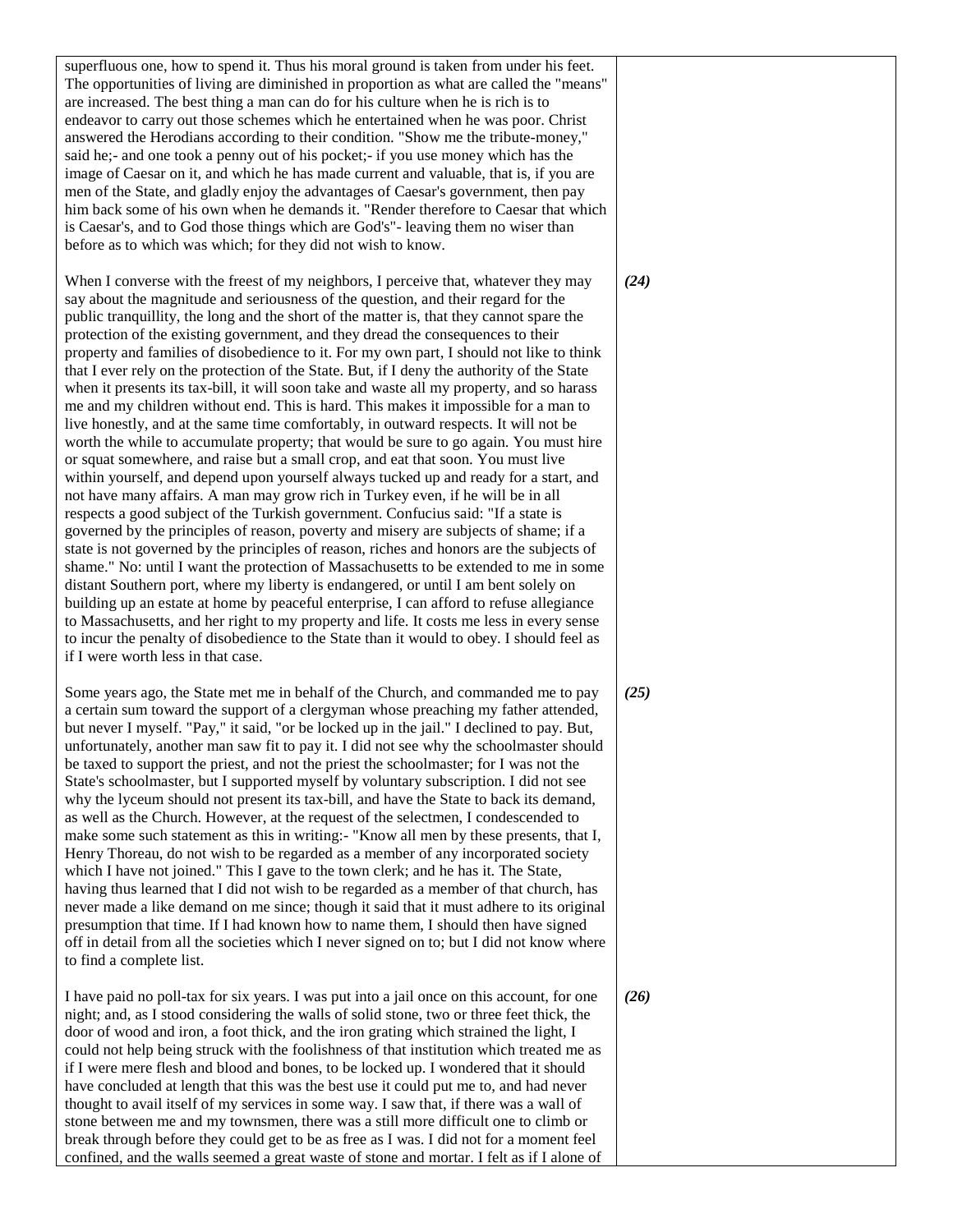| all my townsmen had paid my tax. They plainly did not know how to treat me, but<br>behaved like persons who are underbred. In every threat and in every compliment<br>there was a blunder; for they thought that my chief desire was to stand the other side of<br>that stone wall. I could not but smile to see how industriously they locked the door on<br>my meditations, which followed them out again without let or hindrance, and they<br>were really all that was dangerous. As they could not reach me, they had resolved to<br>punish my body; just as boys, if they cannot come at some person against whom they<br>have a spite, will abuse his dog. I saw that the State was half-witted, that it was timid<br>as a lone woman with her silver spoons, and that it did not know its friends from its<br>foes, and I lost all my remaining respect for it, and pitied it.                                                                                                                                                                                                                                                                                                                                                                                                                                                                                                                                                                             |      |
|--------------------------------------------------------------------------------------------------------------------------------------------------------------------------------------------------------------------------------------------------------------------------------------------------------------------------------------------------------------------------------------------------------------------------------------------------------------------------------------------------------------------------------------------------------------------------------------------------------------------------------------------------------------------------------------------------------------------------------------------------------------------------------------------------------------------------------------------------------------------------------------------------------------------------------------------------------------------------------------------------------------------------------------------------------------------------------------------------------------------------------------------------------------------------------------------------------------------------------------------------------------------------------------------------------------------------------------------------------------------------------------------------------------------------------------------------------------------|------|
| Thus the State never intentionally confronts a man's sense, intellectual or moral, but<br>only his body, his senses. It is not armed with superior wit or honesty, but with<br>superior physical strength. I was not born to be forced. I will breathe after my own<br>fashion. Let us see who is the strongest. What force has a multitude? They only can<br>force me who obey a higher law than I. They force me to become like themselves. I do<br>not hear of men being forced to have this way or that by masses of men. What sort of<br>life were that to live? When I meet a government which says to me, "Your money or<br>your life," why should I be in haste to give it my money? It may be in a great strait,<br>and not know what to do: I cannot help that. It must help itself; do as I do. It is not<br>worth the while to snivel about it. I am not responsible for the successful working of<br>the machinery of society. I am not the son of the engineer. I perceive that, when an<br>acorn and a chestnut fall side by side, the one does not remain inert to make way for<br>the other, but both obey their own laws, and spring and grow and flourish as best they<br>can, till one, perchance, overshadows and destroys the other. If a plant cannot live<br>according to its nature, it dies; and so a man.                                                                                                                               | (27) |
| The night in prison was novel and interesting enough. The prisoners in their shirt-<br>sleeves were enjoying a chat and the evening air in the doorway, when I entered. But<br>the jailer said, "Come, boys, it is time to lock up"; and so they dispersed, and I heard<br>the sound of their steps returning into the hollow apartments. My room-mate was<br>introduced to me by the jailer as "a first-rate fellow and a clever man." When the door<br>was locked, he showed me where to hang my hat, and how he managed matters there.<br>The rooms were whitewashed once a month; and this one, at least, was the whitest,<br>most simply furnished, and probably the neatest apartment in the town. He naturally<br>wanted to know where I came from, and what brought me there; and, when I had told<br>him, I asked him in my turn how he came there, presuming him to be an honest man,<br>of course; and, as the world goes, I believe he was. "Why," said he, "they accuse me of<br>burning a barn; but I never did it." As near as I could discover, he had probably gone<br>to bed in a barn when drunk, and smoked his pipe there; and so a barn was burnt. He<br>had the reputation of being a clever man, had been there some three months waiting<br>for his trial to come on, and would have to wait as much longer; but he was quite<br>domesticated and contented, since he got his board for nothing, and thought that he<br>was well treated. | (28) |
| He occupied one window, and I the other; and I saw that if one stayed there long, his<br>principal business would be to look out the window. I had soon read all the tracts that<br>were left there, and examined where former prisoners had broken out, and where a<br>grate had been sawed off, and heard the history of the various occupants of that room;<br>for I found that even here there was a history and a gossip which never circulated<br>beyond the walls of the jail. Probably this is the only house in the town where verses<br>are composed, which are afterward printed in a circular form, but not published. I was<br>shown quite a long list of verses which were composed by some young men who had<br>been detected in an attempt to escape, who avenged themselves by singing them.                                                                                                                                                                                                                                                                                                                                                                                                                                                                                                                                                                                                                                                      | (29) |
| I pumped my fellow-prisoner as dry as I could, for fear I should never see him again;<br>but at length he showed me which was my bed, and left me to blow out the lamp.                                                                                                                                                                                                                                                                                                                                                                                                                                                                                                                                                                                                                                                                                                                                                                                                                                                                                                                                                                                                                                                                                                                                                                                                                                                                                            | (30) |
| It was like travelling into a far country, such as I had never expected to behold, to lie<br>there for one night. It seemed to me that I never had heard the town clock strike<br>before, nor the evening sounds of the village; for we slept with the windows open,<br>which were inside the grating. It was to see my native village in the light of the Middle                                                                                                                                                                                                                                                                                                                                                                                                                                                                                                                                                                                                                                                                                                                                                                                                                                                                                                                                                                                                                                                                                                  | (31) |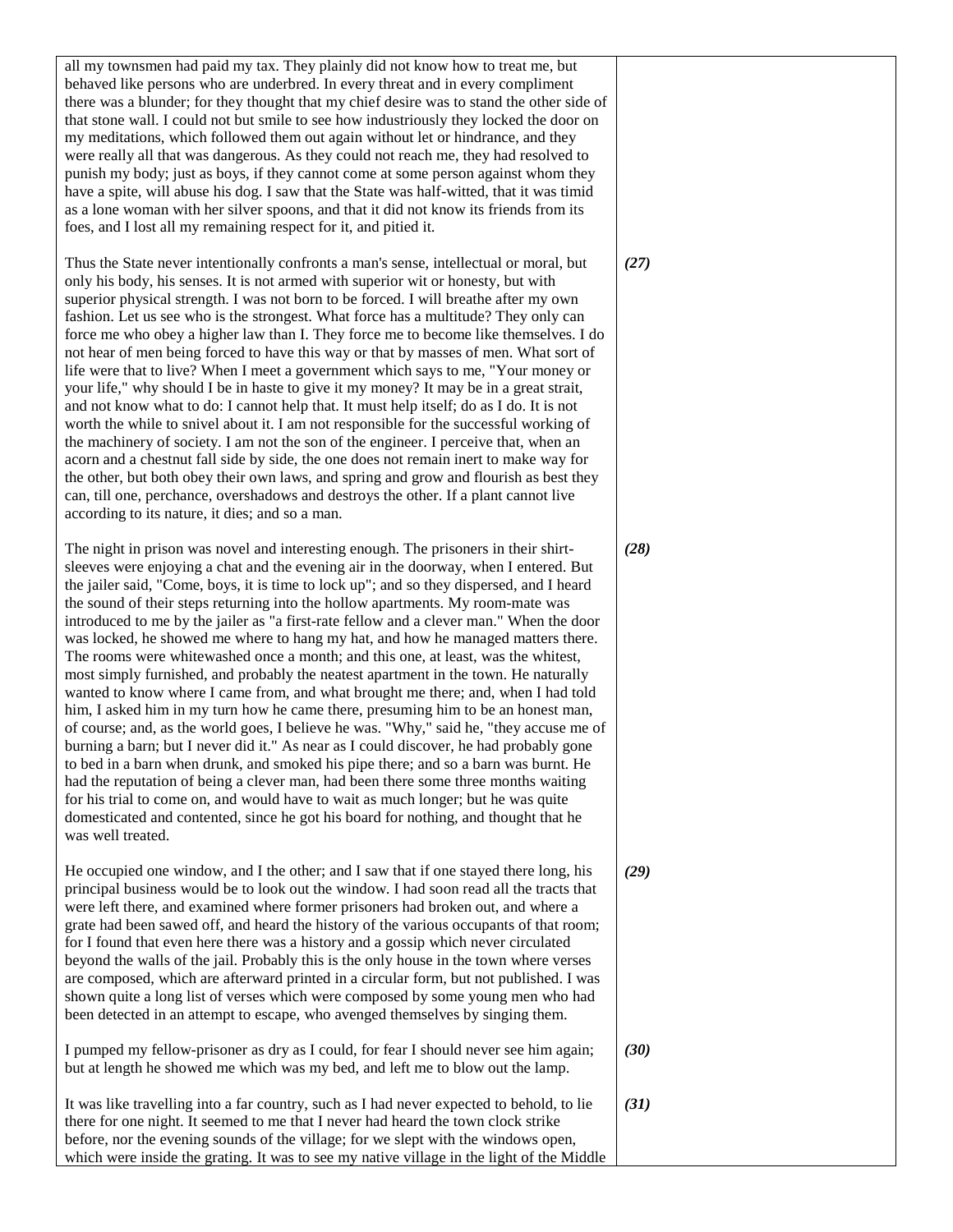| Ages, and our Concord was turned into a Rhine stream, and visions of knights and<br>castles passed before me. They were the voices of old burghers that I heard in the<br>streets. I was an involuntary spectator and auditor of whatever was done and said in<br>the kitchen of the adjacent village inn- a wholly new and rare experience to me. It was<br>a closer view of my native town. I was fairly inside of it. I never had seen its<br>institutions before. This is one of its peculiar institutions; for it is a shire town. I began<br>to comprehend what its inhabitants were about.                                                                                                                                                                                                                                                                                                                                                                                                                                                                                                                                                                                                                                                                                                 |      |
|---------------------------------------------------------------------------------------------------------------------------------------------------------------------------------------------------------------------------------------------------------------------------------------------------------------------------------------------------------------------------------------------------------------------------------------------------------------------------------------------------------------------------------------------------------------------------------------------------------------------------------------------------------------------------------------------------------------------------------------------------------------------------------------------------------------------------------------------------------------------------------------------------------------------------------------------------------------------------------------------------------------------------------------------------------------------------------------------------------------------------------------------------------------------------------------------------------------------------------------------------------------------------------------------------|------|
| In the morning, our breakfasts were put through the hole in the door, in small oblong-<br>square tin pans, made to fit, and holding a pint of chocolate, with brown bread, and an<br>iron spoon. When they called for the vessels again, I was green enough to return what<br>bread I had left; but my comrade seized it, and said that I should lay that up for lunch<br>or dinner. Soon after he was let out to work at haying in a neighboring field, whither<br>he went every day, and would not be back till noon; so he bade me good-day, saying<br>that he doubted if he should see me again.                                                                                                                                                                                                                                                                                                                                                                                                                                                                                                                                                                                                                                                                                              | (32) |
| When I came out of prison- for some one interfered, and paid that tax- I did not<br>perceive that great changes had taken place on the common, such as he observed who<br>went in a youth and emerged a tottering and gray-headed man; and yet a change had to<br>my eyes come over the scene- the town, and State, and country- greater than any that<br>mere time could effect. I saw yet more distinctly the State in which I lived. I saw to<br>what extent the people among whom I lived could be trusted as good neighbors and<br>friends; that their friendship was for summer weather only; that they did not greatly<br>propose to do right; that they were a distinct race from me by their prejudices and<br>superstitions, as the Chinamen and Malays are; that in their sacrifices to humanity they<br>ran no risks, not even to their property; that after all they were not so noble but they<br>treated the thief as he had treated them, and hoped, by a certain outward observance<br>and a few prayers, and by walking in a particular straight though useless path from<br>time to time, to save their souls. This may be to judge my neighbors harshly; for I<br>believe that many of them are not aware that they have such an institution as the jail in<br>their village. | (33) |
| It was formerly the custom in our village, when a poor debtor came out of jail, for his<br>acquaintances to salute him, looking through their fingers, which were crossed to<br>represent the grating of a jail window, "How do ye do?" My neighbors did not thus<br>salute me, but first looked at me, and then at one another, as if I had returned from a<br>long journey. I was put into jail as I was going to the shoemaker's to get a shoe which<br>was mended. When I was let out the next morning, I proceeded to finish my errand,<br>and, having put on my mended shoe, joined a huckleberry party, who were impatient<br>to put themselves under my conduct; and in half an hour- for the horse was soon<br>tackled- was in the midst of a huckleberry field, on one of our highest hills, two miles<br>off, and then the State was nowhere to be seen.                                                                                                                                                                                                                                                                                                                                                                                                                               | (34) |
| This is the whole history of "My Prisons."                                                                                                                                                                                                                                                                                                                                                                                                                                                                                                                                                                                                                                                                                                                                                                                                                                                                                                                                                                                                                                                                                                                                                                                                                                                        | (35) |
| I have never declined paying the highway tax, because I am as desirous of being a<br>good neighbor as I am of being a bad subject; and as for supporting schools, I am<br>doing my part to educate my fellow-countrymen now. It is for no particular item in the<br>tax-bill that I refuse to pay it. I simply wish to refuse allegiance to the State, to<br>withdraw and stand aloof from it effectually. I do not care to trace the course of my<br>dollar, if I could, till it buys a man or a musket to shoot one with- the dollar is<br>innocent- but I am concerned to trace the effects of my allegiance. In fact, I quietly<br>declare war with the State, after my fashion, though I will still make what use and get<br>what advantage of her I can, as is usual in such cases.                                                                                                                                                                                                                                                                                                                                                                                                                                                                                                         | (36) |
| If others pay the tax which is demanded of me, from a sympathy with the State, they<br>do but what they have already done in their own case, or rather they abet injustice to a<br>greater extent than the State requires. If they pay the tax from a mistaken interest in the<br>individual taxed, to save his property, or prevent his going to jail, it is because they<br>have not considered wisely how far they let their private feelings interfere with the<br>public good.                                                                                                                                                                                                                                                                                                                                                                                                                                                                                                                                                                                                                                                                                                                                                                                                               | (37) |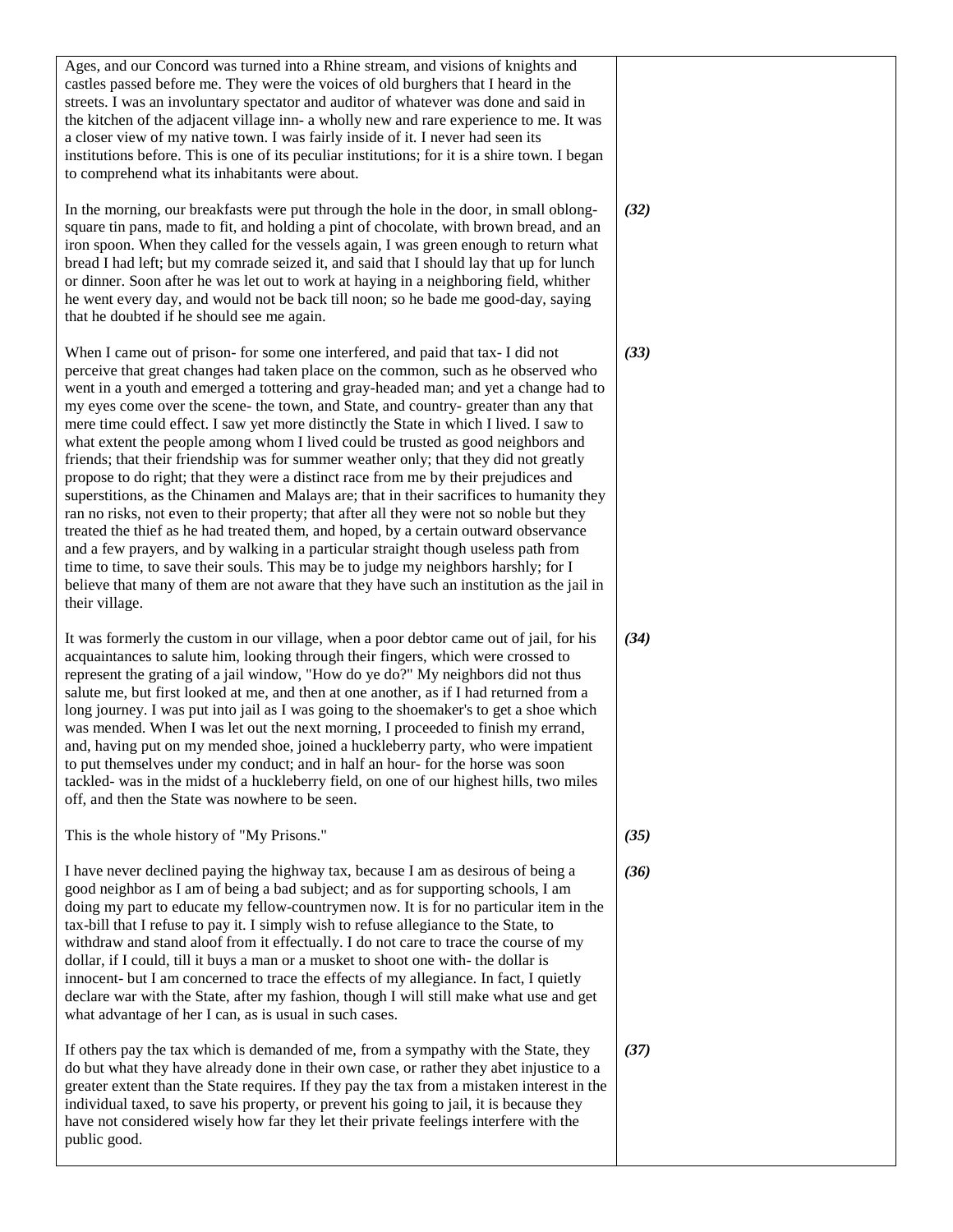| This, then, is my position at present. But one cannot be too much on his guard in such     | (38) |
|--------------------------------------------------------------------------------------------|------|
| a case, lest his action be biased by obstinacy or an undue regard for the opinions of      |      |
| men. Let him see that he does only what belongs to himself and to the hour.                |      |
|                                                                                            |      |
| I think sometimes, Why, this people mean well, they are only ignorant; they would do       | (39) |
|                                                                                            |      |
| better if they knew how: why give your neighbors this pain to treat you as they are not    |      |
| inclined to? But I think again, This is no reason why I should do as they do, or permit    |      |
| others to suffer much greater pain of a different kind. Again, I sometimes say to          |      |
| myself, When many millions of men, without heat, without ill will, without personal        |      |
| feeling of any kind, demand of you a few shillings only, without the possibility, such is  |      |
| their constitution, of retracting or altering their present demand, and without the        |      |
| possibility, on your side, of appeal to any other millions, why expose yourself to this    |      |
| overwhelming brute force? You do not resist cold and hunger, the winds and the             |      |
| waves, thus obstinately; you quietly submit to a thousand similar necessities. You do      |      |
| not put your head into the fire. But just in proportion as I regard this as not wholly a   |      |
| brute force, but partly a human force, and consider that I have relations to those         |      |
| millions as to so many millions of men, and not of mere brute or inanimate things, I       |      |
|                                                                                            |      |
| see that appeal is possible, first and instantaneously, from them to the Maker of them,    |      |
| and, secondly, from them to themselves. But if I put my head deliberately into the fire,   |      |
| there is no appeal to fire or to the Maker of fire, and I have only myself to blame. If I  |      |
| could convince myself that I have any right to be satisfied with men as they are, and to   |      |
| treat them accordingly, and not according, in some respects, to my requisitions and        |      |
| expectations of what they and I ought to be, then, like a good Mussulman and fatalist, I   |      |
| should endeavor to be satisfied with things as they are, and say it is the will of God.    |      |
| And, above all, there is this difference between resisting this and a purely brute or      |      |
| natural force, that I can resist this with some effect; but I cannot expect, like Orpheus, |      |
| to change the nature of the rocks and trees and beasts.                                    |      |
|                                                                                            |      |
| I do not wish to quarrel with any man or nation. I do not wish to split hairs, to make     | (40) |
|                                                                                            |      |
| fine distinctions, or set myself up as better than my neighbors. I seek rather, I may say, |      |
| even an excuse for conforming to the laws of the land. I am but too ready to conform       |      |
| to them. Indeed, I have reason to suspect myself on this head; and each year, as the       |      |
| tax-gatherer comes round, I find myself disposed to review the acts and position of the    |      |
| general and State governments, and the spirit of the people, to discover a pretext for     |      |
| conformity.                                                                                |      |
|                                                                                            |      |
| "We must affect our country as our parents,                                                |      |
| And if at any time we alienate                                                             |      |
| Our love or industry from doing it honor,                                                  |      |
| We must respect effects and teach the soul                                                 |      |
| Matter of conscience and religion,                                                         |      |
| And not desire of rule or benefit."                                                        |      |
|                                                                                            |      |
|                                                                                            |      |
| I believe that the State will soon be able to take all my work of this sort out of my      |      |
| hands, and then I shall be no better a patriot than my fellow-countrymen. Seen from a      |      |
| lower point of view, the Constitution, with all its faults, is very good; the law and the  |      |
| courts are very respectable; even this State and this American government are, in many     |      |
| respects, very admirable, and rare things, to be thankful for, such as a great many have   |      |
| described them; but seen from a point of view a little higher, they are what I have        |      |
| described them; seen from a higher still, and the highest, who shall say what they are,    |      |
| or that they are worth looking at or thinking of at all?                                   |      |
|                                                                                            |      |
| However, the government does not concern me much, and I shall bestow the fewest            | (41) |
| possible thoughts on it. It is not many moments that I live under a government, even in    |      |
|                                                                                            |      |
| this world. If a man is thought-free, fancy-free, imagination-free, that which is not      |      |
| never for a long time appearing to be to him, unwise rulers or reformers cannot fatally    |      |
| interrupt him.                                                                             |      |
|                                                                                            |      |
| I know that most men think differently from myself; but those whose lives are by           | (42) |
| profession devoted to the study of these or kindred subjects content me as little as any.  |      |
| Statesmen and legislators, standing so completely within the institution, never            |      |
| distinctly and nakedly behold it. They speak of moving society, but have no resting-       |      |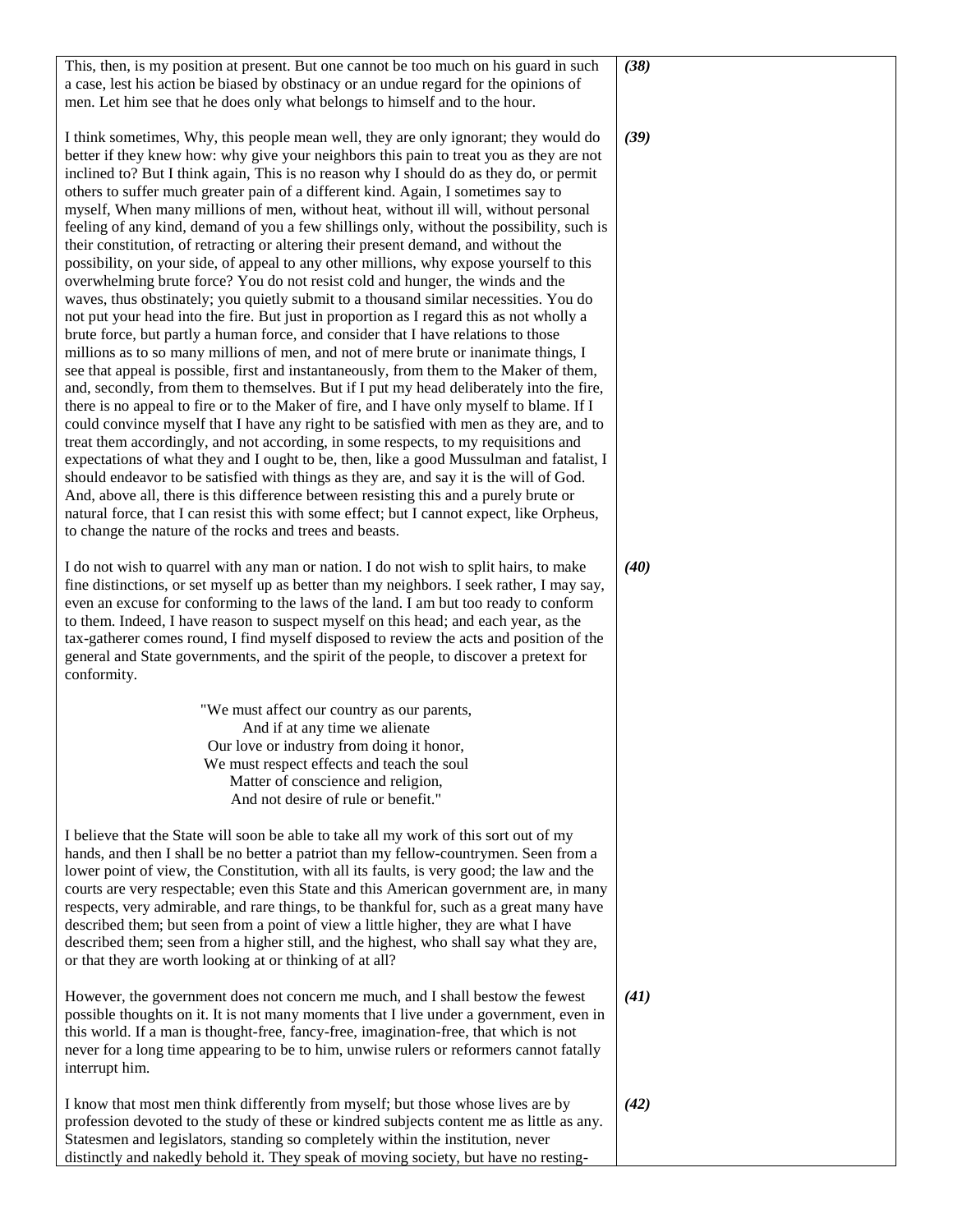place without it. They may be men of a certain experience and discrimination, and have no doubt invented ingenious and even useful systems, for which we sincerely thank them; but all their wit and usefulness lie within certain not very wide limits. They are wont to forget that the world is not governed by policy and expediency. Webster never goes behind government, and so cannot speak with authority about it. His words are wisdom to those legislators who contemplate no essential reform in the existing government; but for thinkers, and those who legislate for all time, he never once glances at the subject. I know of those whose serene and wise speculations on this theme would soon reveal the limits of his mind's range and hospitality. Yet, compared with the cheap professions of most reformers, and the still cheaper wisdom and eloquence of politicians in general, his are almost the only sensible and valuable words, and we thank Heaven for him. Comparatively, he is always strong, original, and, above all, practical. Still, his quality is not wisdom, but prudence. The lawyer's truth is not Truth, but consistency or a consistent expediency. Truth is always in harmony with herself, and is not concerned chiefly to reveal the justice that may consist with wrong-doing. He well deserves to be called, as he has been called, the Defender of the Constitution. There are really no blows to be given by him but defensive ones. He is not a leader, but a follower. His leaders are the men of '87- "I have never made an effort," he says, "and never propose to make an effort; I have never countenanced an effort, and never mean to countenance an effort, to disturb the arrangement as originally made, by which the various States came into the Union." Still thinking of the sanction which the Constitution gives to slavery, he says, "Because it was a part of the original compact- let it stand." Notwithstanding his special acuteness and ability, he is unable to take a fact out of its merely political relations, and behold it as it lies absolutely to be disposed of by the intellect- what, for instance, it behooves a man to do here in America today with regard to slavery- but ventures, or is driven, to make some such desperate answer as the following, while professing to speak absolutely, and as a private man- from which what new and singular code of social duties might be inferred? "The manner," says he, "in which the governments of those States where slavery exists are to regulate it is for their own consideration, under their responsibility to their constituents, to the general laws of propriety, humanity, and justice, and to God. Associations formed elsewhere, springing from a feeling of humanity, or any other cause, have nothing whatever to do with it. They have never received any encouragement from me, and they never will." They who know of no purer sources of truth, who have traced up its stream no higher, stand, and wisely stand, by the Bible and the Constitution, and drink at it there with reverence and humility; but they who behold where it comes trickling into this lake or that pool, gird up their loins once more, and continue their pilgrimage toward its fountain-head. No man with a genius for legislation has appeared in America. They are rare in the history of the world. There are orators, politicians, and eloquent men, by the thousand; but the speaker has not yet opened his mouth to speak who is capable of settling the much-vexed questions of the day. We love eloquence for its own sake, and not for any truth which it may utter, or any heroism it may inspire. Our legislators have not yet learned the comparative value of free trade and of freedom, of union, and of rectitude, to a nation. They have no genius or talent for comparatively humble questions of taxation and finance, commerce and manufactures and agriculture. If we were left

solely to the wordy wit of legislators in Congress for our guidance, uncorrected by the seasonable experience and the effectual complaints of the people, America would not long retain her rank among the nations. For eighteen hundred years, though perchance I have no right to say it, the New Testament has been written; yet where is the legislator who has wisdom and practical talent enough to avail himself of the light which it sheds on the science of legislation?

The authority of government, even such as I am willing to submit to- for I will cheerfully obey those who know and can do better than I, and in many things even those who neither know nor can do so well- is still an impure one: to be strictly just, it must have the sanction and consent of the governed. It can have no pure right over my person and property but what I concede to it. The progress from an absolute to a limited monarchy, from a limited monarchy to a democracy, is a progress toward a

*(44)*

*(43)*

*(45)*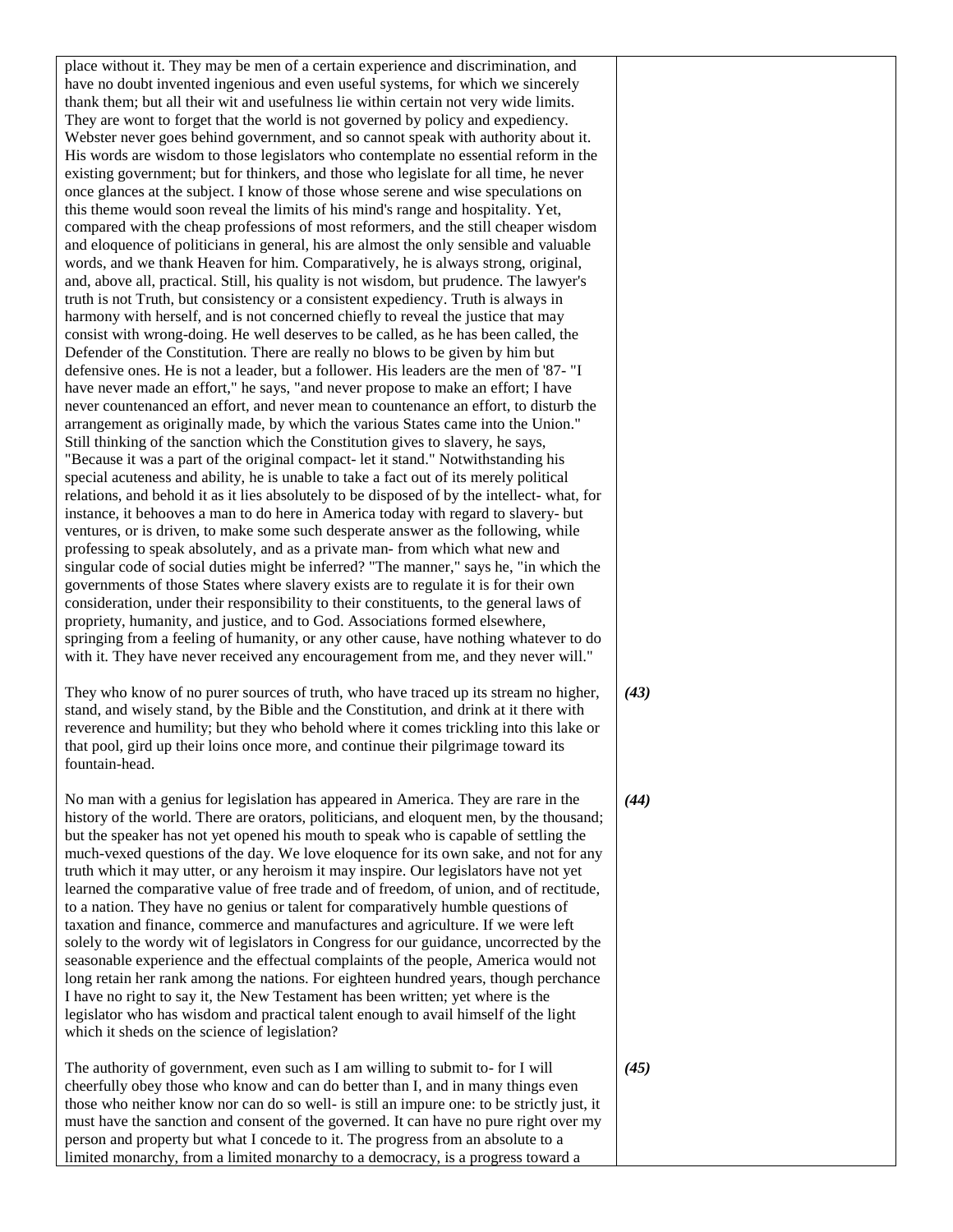| true respect for the individual. Even the Chinese philosopher was wise enough to          |
|-------------------------------------------------------------------------------------------|
| regard the individual as the basis of the empire. Is a democracy, such as we know it,     |
| the last improvement possible in government? Is it not possible to take a step further    |
| towards recognizing and organizing the rights of man? There will never be a really        |
| free and enlightened State until the State comes to recognize the individual as a higher  |
| and independent power, from which all its own power and authority are derived, and        |
| treats him accordingly. I please myself with imagining a State at least which can afford  |
| to be just to all men, and to treat the individual with respect as a neighbor; which even |
| would not think it inconsistent with its own repose if a few were to live aloof from it,  |
| not meddling with it, nor embraced by it, who fulfilled all the duties of neighbors and   |
| fellow-men. A State which bore this kind of fruit, and suffered it to drop off as fast as |
| it ripened, would prepare the way for a still more perfect and glorious State, which      |
| also I have imagined, but not yet anywhere seen.                                          |
|                                                                                           |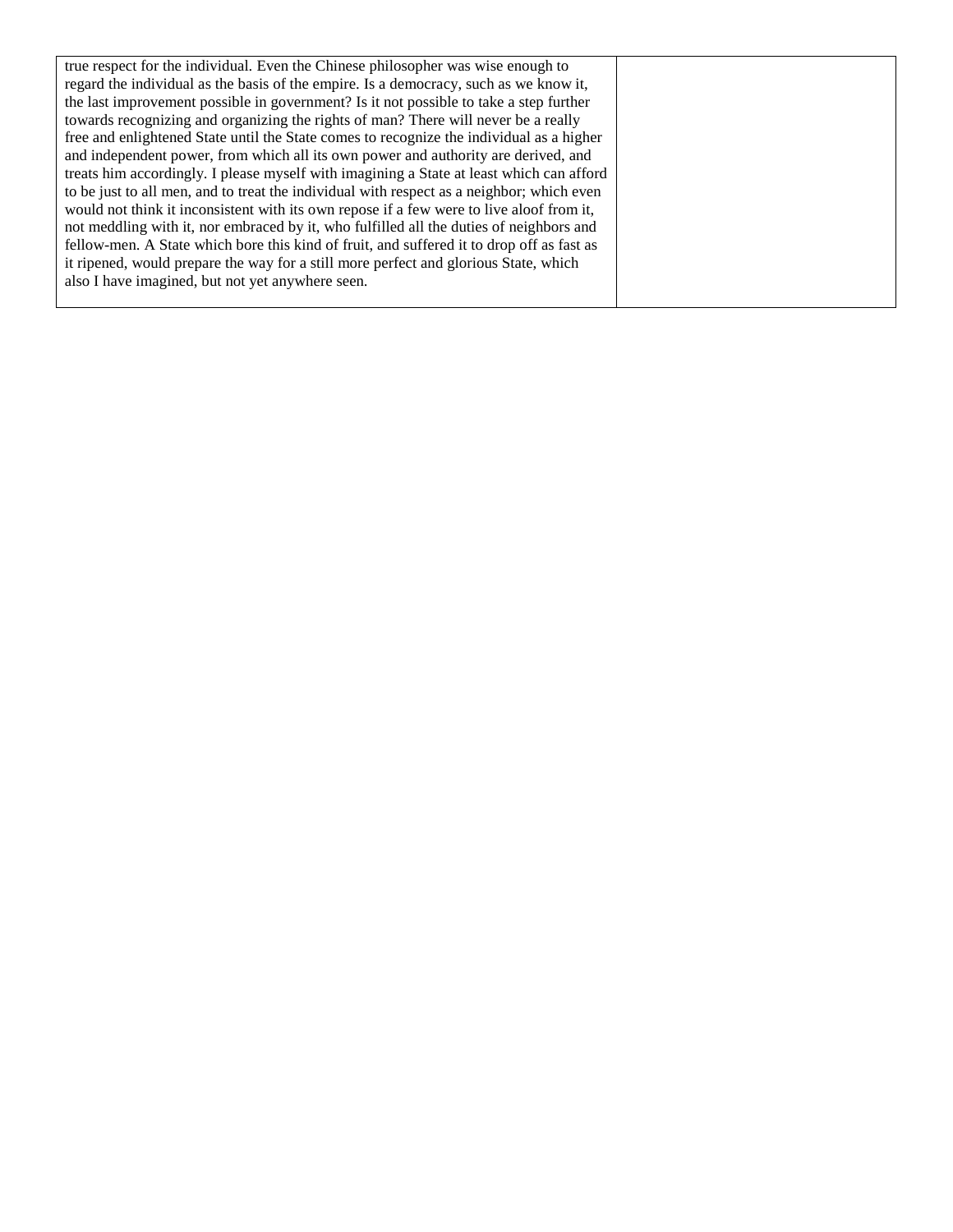# **SOAPSTone Analysis**

|  | Who is the <b>SPEAKER</b> ? What voice tells the story? |
|--|---------------------------------------------------------|
|--|---------------------------------------------------------|

| What do you think? | Evidence |
|--------------------|----------|
|                    |          |
|                    |          |
|                    |          |
|                    |          |
|                    |          |
|                    |          |
|                    |          |
|                    |          |
|                    |          |
|                    |          |

What is the **OCCASION**? What is the time and place of the piece; what is the context that prompted the writing?

| ັ<br>What do you think? | Evidence |
|-------------------------|----------|
|                         |          |
|                         |          |
|                         |          |
|                         |          |
|                         |          |
|                         |          |
|                         |          |
|                         |          |
|                         |          |
|                         |          |

## Who is the **AUDIENCE**? To whom is the piece directed?

| What do you think? | Evidence |
|--------------------|----------|
|                    |          |
|                    |          |
|                    |          |
|                    |          |
|                    |          |
|                    |          |
|                    |          |
|                    |          |
|                    |          |
|                    |          |
|                    |          |
|                    |          |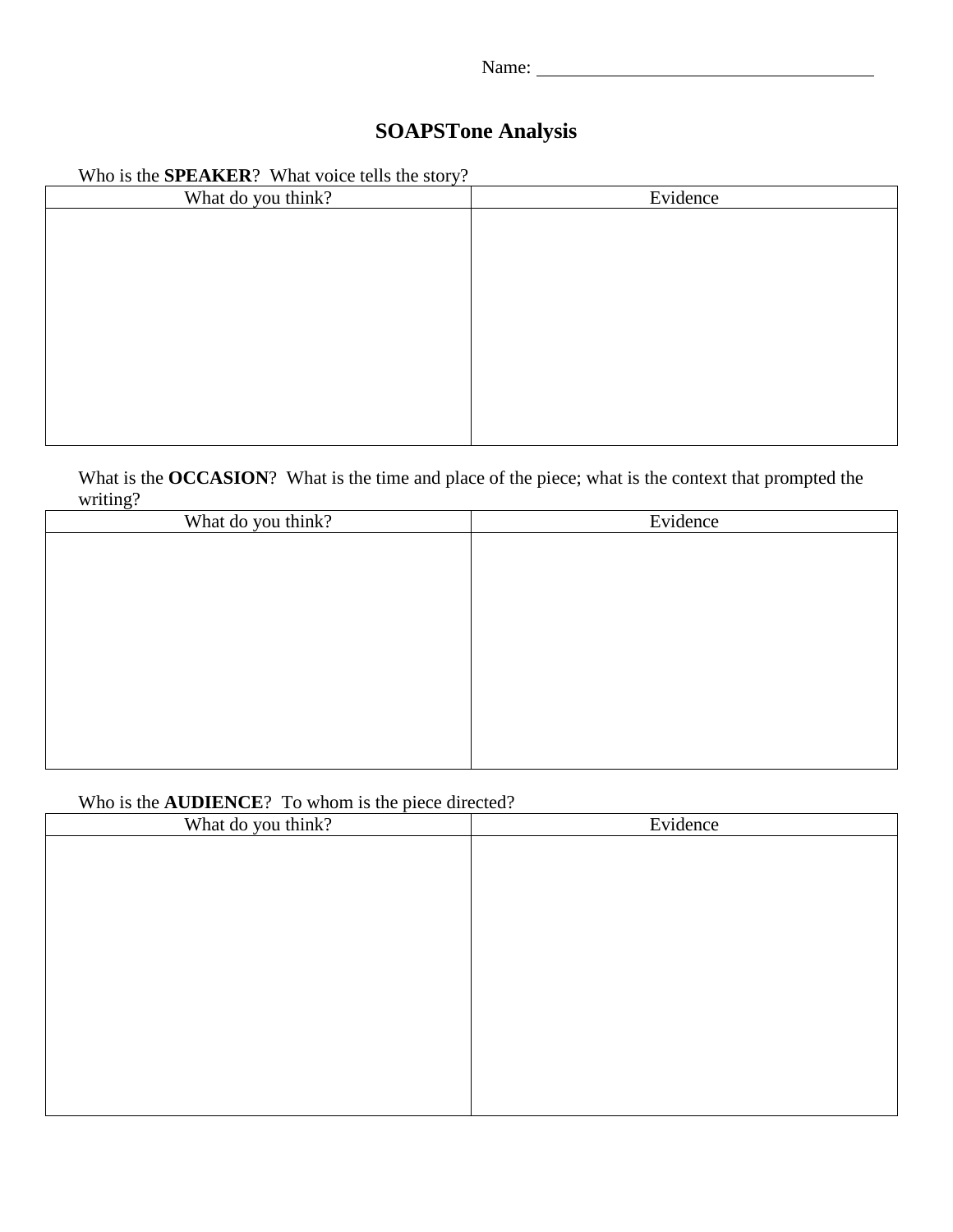## What is the **PURPOSE**? Why did the writer create this text?

| What do you think? | Evidence |
|--------------------|----------|
|                    |          |
|                    |          |
|                    |          |
|                    |          |
|                    |          |
|                    |          |
|                    |          |
|                    |          |
|                    |          |
|                    |          |
|                    |          |

# What is the **SUBJECT**? What is the writer attempting to convey?

| What do you think? | Evidence |
|--------------------|----------|
|                    |          |
|                    |          |
|                    |          |
|                    |          |
|                    |          |
|                    |          |
|                    |          |
|                    |          |
|                    |          |
|                    |          |
|                    |          |
|                    |          |

## What is the **TONE**? What three words describe the author's attitude?

| What do you think? | Evidence |
|--------------------|----------|
|                    |          |
|                    |          |
|                    |          |
|                    |          |
|                    |          |
|                    |          |
|                    |          |
|                    |          |
|                    |          |
|                    |          |
|                    |          |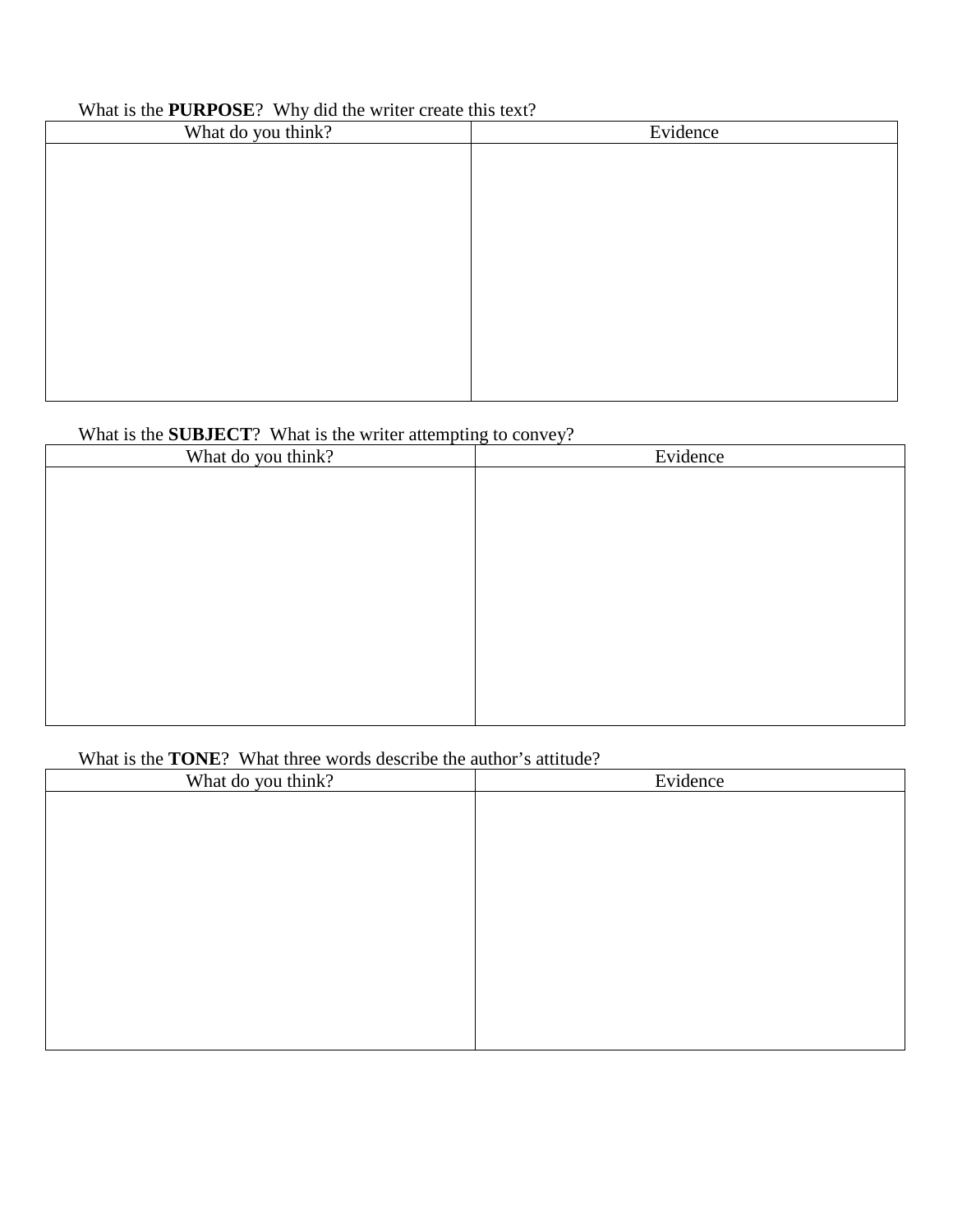Quote:

Why does it "speak to you?"